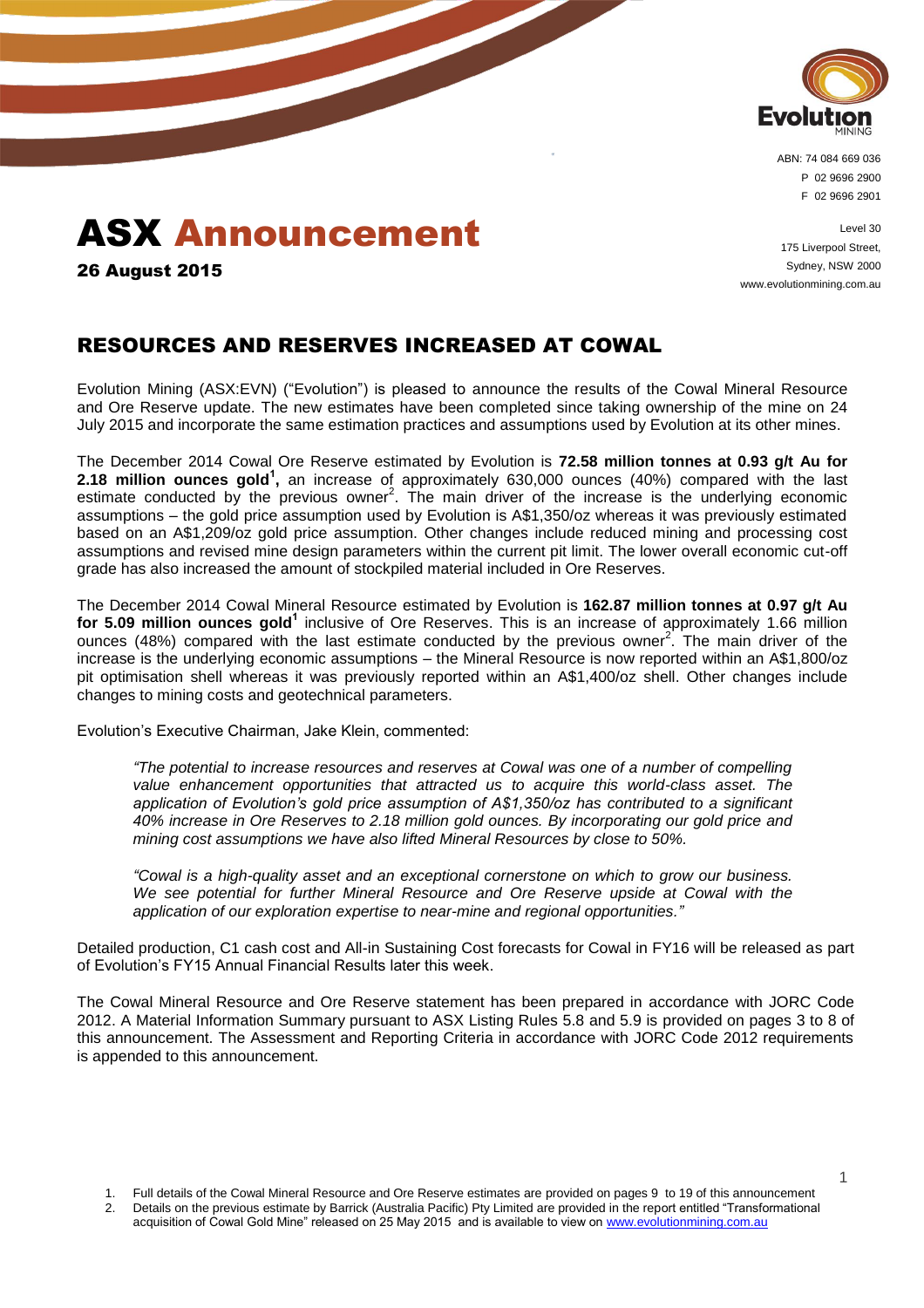#### **For further information please contact:**

#### **Investor Enquiries Media Enquiries**

Bryan O'Hara Michael Vaughan Michael Vaughan Michael Vaughan Group Manager Investor Relations<br>
Evolution Mining Limited<br>
Five Tel: 0422 602 720 Evolution Mining Limited Tel: (02) 9696 2900

#### **About Evolution Mining**

Evolution Mining is a leading, growth-focused Australian gold miner with a strong track record of operational delivery and shareholder returns. Evolution currently operates seven wholly-owned mines – Cowal in New South Wales, Cracow, Mt Carlton, Mt Rawdon and Pajingo in Queensland, and Edna May and Mungari in Western Australia.

Group production for FY15 (prior to the Cowal and Mungari acquisitions) totalled 437,570 ounces gold equivalent at an All-In Sustaining Cost of A\$1,036 per ounce.

#### **Competent Person Statements**

The information in this document that relates to Evolution's Cowal Mineral Resource is based on information compiled by Mr Joseph Booth a Competent Person who is a member of the Australasian Institute of Mining and Metallurgy, and is a full-time employee of Evolution Mining. Mr Booth has sufficient experience that is relevant to the style and type of deposit under consideration and to the activity which he has undertaken to qualify as a Competent Person as defined in the JORC Code 2012. Mr Booth consents to the inclusion in this report of the matters based on his information in the form and context in which it appears.

The information in this document that relates to Evolution's Cowal Ore Reserve is based on information compiled by Mr Tony Wallace a Competent Person who is a member of the Australasian Institute of Mining and Metallurgy, and is a full-time employee of Evolution Mining. Mr Wallace has sufficient experience that is relevant to the style and type of deposit under consideration and to the activity which he has undertaken to qualify as a Competent Person as defined in the JORC Code 2012. Mr Wallace consents to the inclusion in this report of the matters based on his information in the form and context in which it appears.

The information in this document that relates to the previous Cowal Mineral Resources and Mineral Reserves statement is extracted from the ASX announcement entitled "Transformational acquisition of Cowal Gold Mine" released on 25 May 2015 (the "Announcement") and is available to view at www.evolutionmining.com.au. The Company has replaced these foreign estimates with new estimates in accordance with the JORC Code.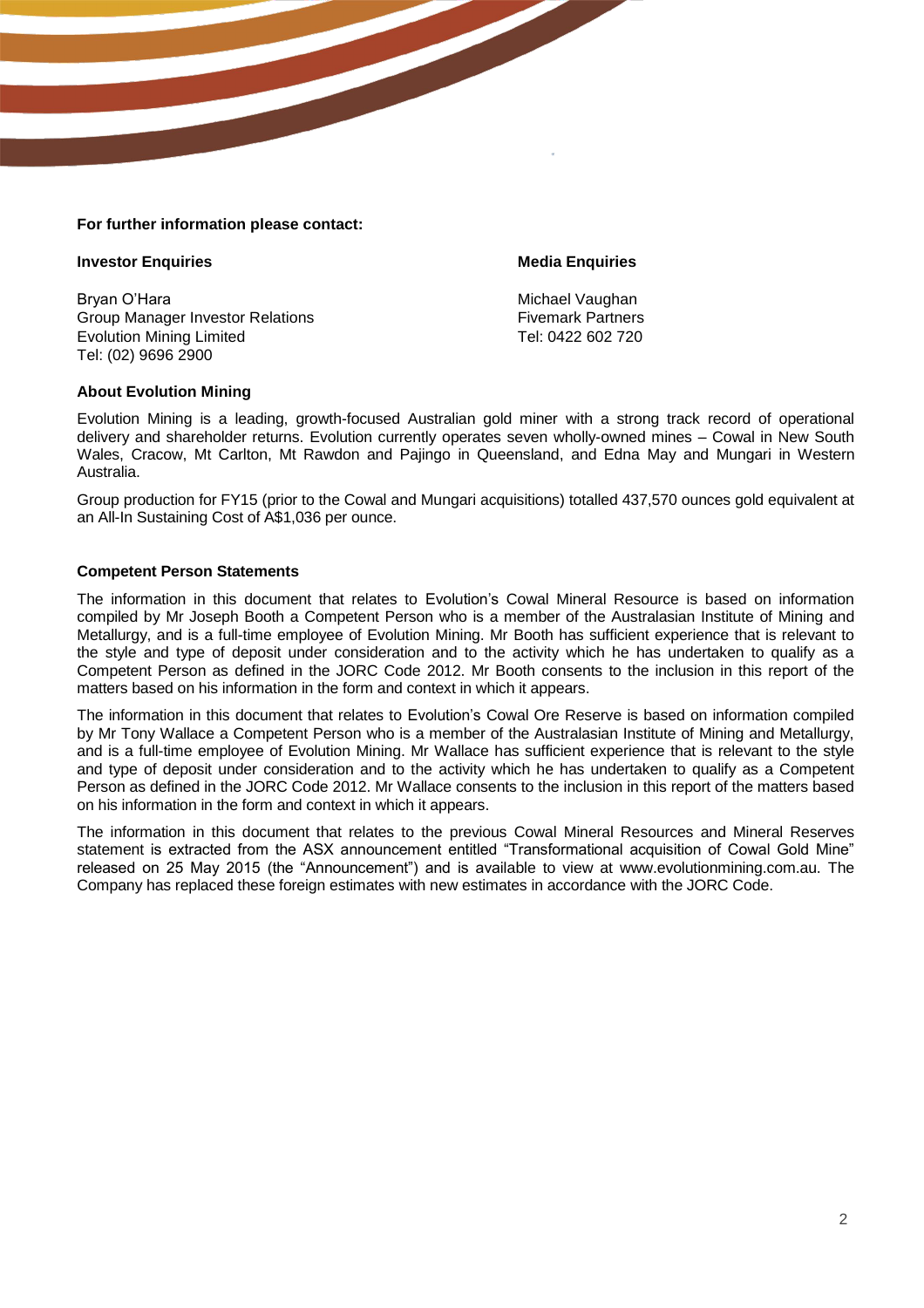#### **Material Information Summary**

A Material Information Summary pursuant to ASX Listing Rules 5.8 and 5.9 is provided below for Cowal together with commentary on changes between this estimate and the previous estimate by Barrick (Australia Pacific) Pty Limited ("Barrick"). The Assessment and Reporting Criteria in accordance with JORC Code 2012 is presented in Appendix 1.

#### **1.0 Cowal Mineral Resources and Ore Reserves**

The December 2014 Cowal Mineral Resource estimate of 162.87 Mt at 0.97 g/t gold for 5,087 koz represents an increase of 48% compared to the Barrick NI 43-101 December 2014 estimate of 94.48 Mt at 1.13 g/t gold for 3,430 koz (inclusive of Mineral Reserves).

Changes are largely due to the reporting of the Mineral Resource within an A\$1,800/oz pit optimisation shell (1,024 koz) whereas it was previously reported within an A\$1,400/oz shell. Other changes include changes to mine costs and geotechnical parameters.

|                                   | <b>Cowal Mineral Resources - December 2014</b> |                   |                                   |                       |                   |                                   |                       |                          |                                   |                       |                   |                                   |
|-----------------------------------|------------------------------------------------|-------------------|-----------------------------------|-----------------------|-------------------|-----------------------------------|-----------------------|--------------------------|-----------------------------------|-----------------------|-------------------|-----------------------------------|
|                                   |                                                | <b>Measured</b>   |                                   | <b>Indicated</b>      |                   |                                   | <b>Inferred</b>       |                          |                                   | <b>Total Resource</b> |                   |                                   |
| <b>Mineral</b><br><b>Resource</b> | <b>Tonnes</b><br>(Mt)                          | Grade<br>Au (g/t) | Cont.<br><b>Metal Au</b><br>(koz) | <b>Tonnes</b><br>(Mt) | Grade<br>Au (g/t) | Cont.<br><b>Metal Au</b><br>(koz) | <b>Tonnes</b><br>(Mt) | Grade<br>Au (g/t)        | Cont.<br><b>Metal Au</b><br>(koz) | <b>Tonnes</b><br>(Mt) | Grade<br>Au (g/t) | Cont.<br><b>Metal Au</b><br>(koz) |
| E42 Oxide                         |                                                |                   |                                   | 1.62                  | 1.46              | 76                                | 0.34                  | 4.18                     | 45                                | 1.96                  | 1.93              | 121                               |
| E42 Primary                       |                                                |                   |                                   | 83.03                 | 1.11              | 2,968                             | 20.4                  | 0.62                     | 404                               | 103.43                | 1.01              | 3,372                             |
| E42 Stockpile                     | 35.94                                          | 0.72              | 836                               | $\blacksquare$        |                   |                                   |                       |                          | $\overline{\phantom{a}}$          | 35.94                 | 0.72              | 836                               |
| E41 Oxide                         |                                                |                   |                                   | 4.85                  | 1.28              | 200                               | 0.24                  | 1.59                     | 12                                | 5.09                  | 1.30              | 212                               |
| E41 Primary                       |                                                |                   |                                   | 9.38                  | 0.90              | 273                               | 1.65                  | 1.42                     | 75                                | 11.03                 | 0.98              | 348                               |
| E46 Oxide                         |                                                |                   |                                   | 4.6                   | 1.15              | 170                               | 0.02                  | 3.43                     | $\overline{2}$                    | 4.62                  | 1.16              | 172                               |
| E46 Primary                       | $\overline{\phantom{a}}$                       |                   | $\blacksquare$                    | 0.78                  | 0.97              | 24                                | $\blacksquare$        | $\overline{\phantom{a}}$ | $\blacksquare$                    | 0.78                  | 0.97              | 24                                |
| <b>Total</b>                      | 35.94                                          | 0.72              | 836                               | 104.28                | 1.11              | 3,712                             | 22.65                 | 0.74                     | 539                               | 162.87                | 0.97              | 5,087                             |

|                         |                                   |       | <b>Measured</b>   |                                   | <b>Indicated</b>    |                   |                                   | <b>Inferred</b>     |                   |                                   | <b>Total</b>        |                   |                                   |
|-------------------------|-----------------------------------|-------|-------------------|-----------------------------------|---------------------|-------------------|-----------------------------------|---------------------|-------------------|-----------------------------------|---------------------|-------------------|-----------------------------------|
| <b>Estimate</b>         | <b>Cut-off au Tonnes</b><br>(g/t) | Mt    | Grade<br>Au (g/t) | Cont.<br><b>Metal</b><br>Au (koz) | <b>Tonnes</b><br>Mt | Grade<br>Au (g/t) | Cont.<br><b>Metal</b><br>Au (koz) | <b>Tonnes</b><br>Mt | Grade<br>Au (g/t) | Cont.<br><b>Metal</b><br>Au (koz) | <b>Tonnes</b><br>Mt | Grade<br>Au (g/t) | Cont.<br><b>Metal</b><br>Au (koz) |
| <b>Barrick</b><br>Dec14 | 0.46/0.63                         | 22.70 | 0.86              | 631                               | 67.69               | 1.21              | 2,632                             | 4.09                | 1.28              | 168                               | 94.48               | 1.13              | 3,430                             |
| Evolution<br>Dec14      | 0.40                              | 35.94 | 0.72              | 836                               | 104.28              | 1.11              | 3.712                             | 22.65               | 0.74              | 539                               | 162.87              | 0.97              | 5,087                             |
| Abs<br>Change           |                                   | 13.24 | (0.14)            | 205                               | 36.59               | (0.10)            | 1.080                             | 18.56               | (0.54)            | 371                               | 68.39               | (0.16)            | 1,657                             |
| <b>Rel Change</b>       |                                   | 58%   | $-17%$            | 32%                               | 54%                 | $-8%$             | 41%                               | 454%                | $-42%$            | 221%                              | 72%                 | $-14%$            | 48%                               |

Data is reported to significant figures and differences may occur due to rounding

Mineral Resources are reported inclusive of Ore Reserves

Mineral Resources have been reported above a cut-off grade of 0.40 g/t gold and constrained within an A\$1,800/oz pit optimisation shell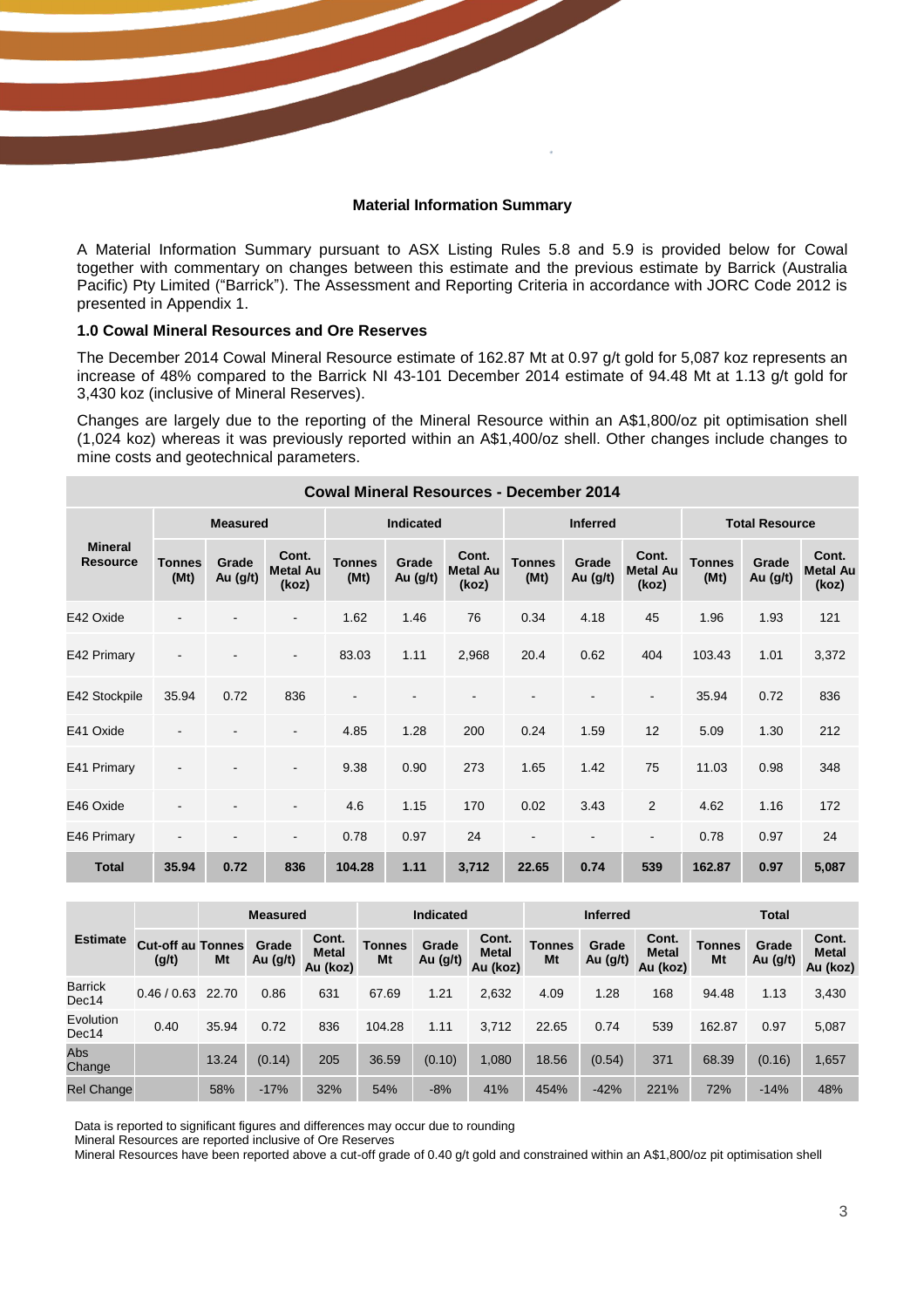The December 2014 Cowal Ore Reserve estimate of 72.58 Mt at 0.93 g/t gold for 2,181 koz represents an increase of 626 koz compared to the Barrick NI 43-101 December 2014 estimate of 41.5 Mt at 1.17 g/t gold for 1,555 koz.

Changes are largely due to: stockpile increases due to cut-off grade reduction (351 koz); pit design changes (155 koz); and cut-off grade reduction for E42 pit (120 koz).

|                              | <b>Cowal Ore Reserves - December 2014</b> |                       |                          |                                   |                              |                          |                                   |                       |                          |                                   |
|------------------------------|-------------------------------------------|-----------------------|--------------------------|-----------------------------------|------------------------------|--------------------------|-----------------------------------|-----------------------|--------------------------|-----------------------------------|
|                              |                                           |                       | <b>Proved</b>            |                                   |                              | Probable                 |                                   | <b>Total Reserve</b>  |                          |                                   |
| <b>Ore</b><br><b>Reserve</b> | Cut-off<br>$(g/t \text{ Au})$             | <b>Tonnes</b><br>(Mt) | <b>Grade Au</b><br>(g/t) | Cont.<br><b>Metal Au</b><br>(koz) | <b>Tonnes</b><br>(Mt)        | <b>Grade Au</b><br>(g/t) | Cont.<br><b>Metal Au</b><br>(koz) | <b>Tonnes</b><br>(Mt) | <b>Grade Au</b><br>(g/t) | Cont.<br><b>Metal Au</b><br>(koz) |
| E42 oxide                    | 0.40                                      |                       |                          |                                   |                              |                          |                                   |                       |                          |                                   |
| E42 primary                  | 0.40                                      | $\blacksquare$        | $\blacksquare$           | $\sim$                            | 36.64                        | 1.14                     | 1,346                             | 36.64                 | 1.14                     | 1,346                             |
| Stockpile                    | 0.40                                      | 35.94                 | 0.72                     | 836                               | $\qquad \qquad \blacksquare$ |                          | $\overline{\phantom{a}}$          | 35.94                 | 0.72                     | 836                               |
| <b>Total</b>                 |                                           | 35.94                 | 0.72                     | 836                               | 36.64                        | 1.14                     | 1,346                             | 72.58                 | 0.93                     | 2,181                             |

| <b>Estimate</b>    |                         | Proved                |                     |                                   | <b>Probable</b>       |                     |                                   | <b>Total Reserve</b>  |                   |                                   |  |
|--------------------|-------------------------|-----------------------|---------------------|-----------------------------------|-----------------------|---------------------|-----------------------------------|-----------------------|-------------------|-----------------------------------|--|
|                    | Cut-off<br>(g/t)<br>Au) | <b>Tonnes</b><br>(Mt) | Grade<br>Au $(g/t)$ | Cont.<br><b>Metal</b><br>Au (koz) | <b>Tonnes</b><br>(Mt) | Grade<br>Au $(g/t)$ | Cont.<br><b>Metal</b><br>Au (koz) | <b>Tonnes</b><br>(Mt) | Grade<br>Au (g/t) | Cont.<br><b>Metal</b><br>Au (koz) |  |
| Barrick<br>Dec14   | 0.75                    | 15.51                 | 0.97                | 485                               | 25.96                 | 1.28                | 1,070                             | 41.47                 | 1.17              | 1,555                             |  |
| Evolution<br>Dec14 | 0.40                    | 35.94                 | 0.72                | 836                               | 36.64                 | 1.14                | 1,346                             | 72.58                 | 0.93              | 2,181                             |  |
| Abs Change         |                         | 20.43                 | (0.25)              | 351                               | 10.68                 | (0.14)              | 275                               | 31.11                 | (0.24)            | 626                               |  |
| Rel Change         |                         | 132%                  | $-26%$              | 72%                               | 41%                   | $-11%$              | 26%                               | 75%                   | $-21%$            | 40%                               |  |

Data is reported to significant figures and differences may occur due to rounding Ore Reserves are reported above a 0.40 g/t gold cut-off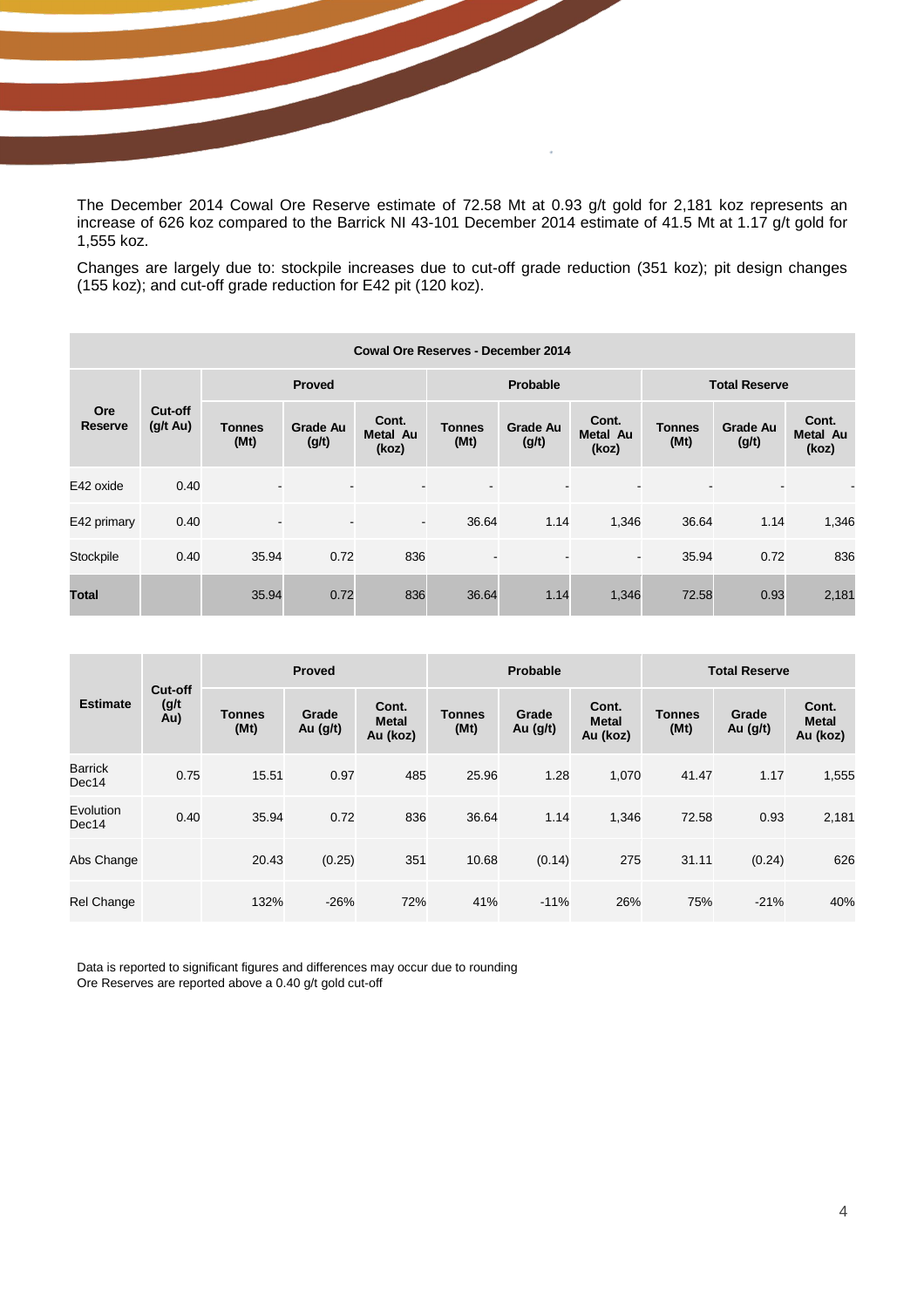**Cowal Ore Reserve changes Barrick 2014 Dec to Evolution 2014 Dec**



#### **Figure: Waterfall chart illustrating the changes to the Ore Reserve when comparing the previous estimate with the new estimate**

#### **1.1 Cowal Mineral Resources**

#### *1.1.1 Material Assumptions for Mineral Resources*

The Cowal open pit Mineral Resource estimate is defined within an optimised pit shell assuming an A\$1,800/oz gold price assumption and the same based on detailed geotechnical design parameters, practical mining considerations and mining depletion at 31 December 2014 as the Cowal Ore Reserve. The Mineral Resource estimate also draws on the experience gained since mining commenced in April 2005 at Cowal.

#### *1.1.2 Geology and Geological Interpretation*

The mineralisation at the Cowal Mine comprises three deposits: E41, E42, and E46.

The E41 West mineralisation strikes north-northeast and dips -70° east, and measures 750 m along strike and 250 m across strike. Individual mineralised zones are 35 m to 50 m wide and extend down dip for 125 m. The E41 East mineralisation strikes east-west and dips -35° to -80° south, and measures 475 m along strike and 500 m across strike. Individual mineralised zones are 35 m to 50 m wide and extend down dip for 225 m.

The E42 deposit comprises the Regal/Galway corridor and the E42 Main Zone. The Regal/Galway corridor trends north-south, dips vertical to -70° west, and is composed of small and discontinuous lenses. The corridor is approximately 900 m along strike and 200 m wide. The E42 Main Zone trends north-south and dips -35° to - 45° west. The two principal domains in the E42 Zone are separated by the Cowal Fault. Overall, the E42 Main Zone mineralisation is approximately 850 m by 850 m and extends 500 m down dip.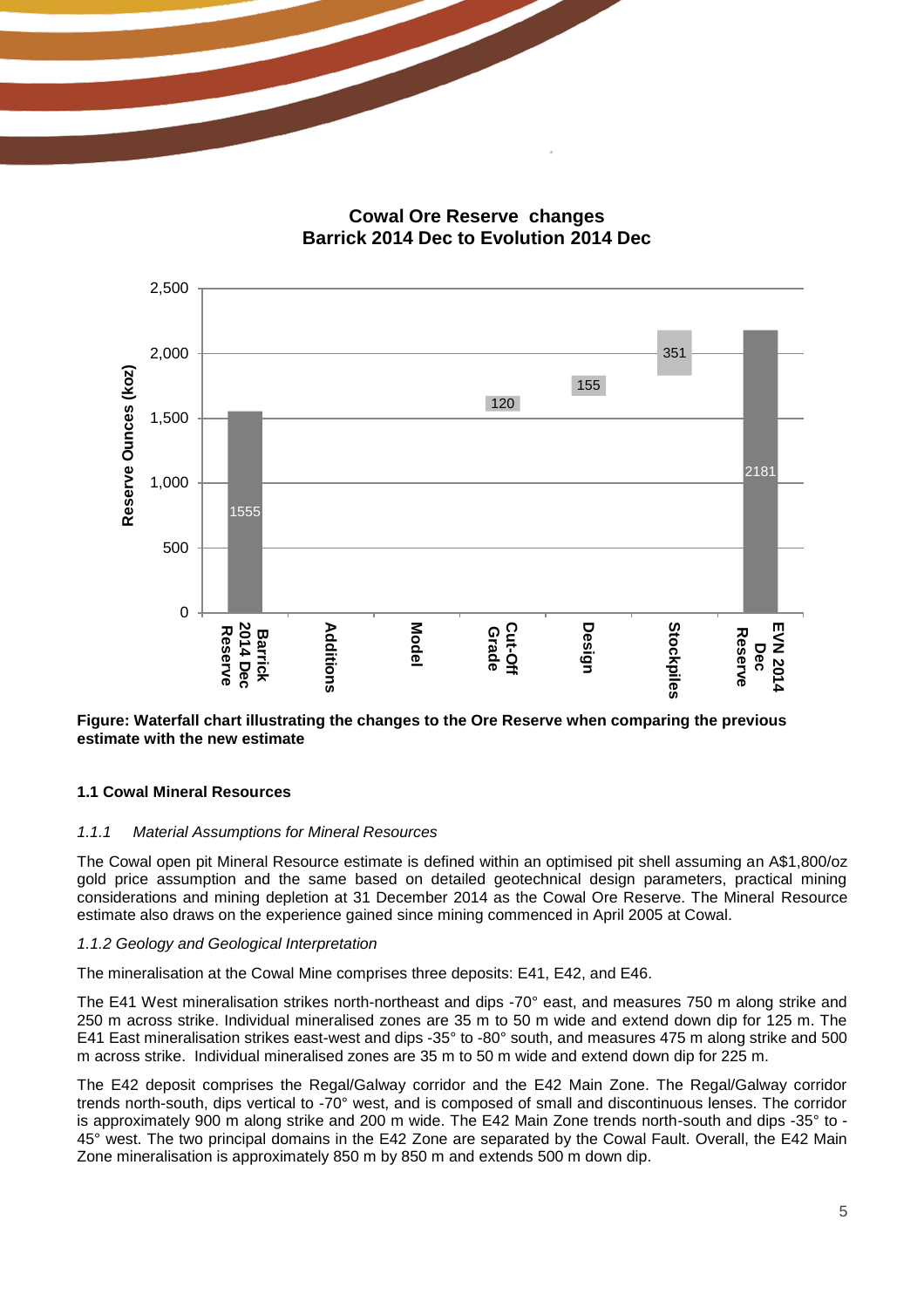The E46 deposit is subdivided into the East and West zones. The East zone is a continuation of the Regal/Galway corridor, trends north-south, dips vertical to -70° west, and extends approximately 750 m along strike and 175 m across strike. Individual lenses in the E46 East mineralised zone are 1.0 m to 15 m wide, 25 m to 250 m long, and extend 50 m to 200 m down dip. The E46 West mineralisation trends north-northeast, dips -40° west to flat-lying, and measures approximately 650 m along strike and 17 m across strike. Individual zones are approximately 50 m wide and extend 200 m down dip.

Confidence in the geological interpretation is considered to be good. The interpretation is based on drilling that ranges from a 25 m by 25 m spacing to 50 m by 50 m spacing. The interpretation also incorporates data gathered from the mapping of exposures created by open cut mining which has been in operation continuously since 2005. The mapping has assisted in understanding the controls on mineralisation to improve the confidence in the geological interpretation. All available data from drilling and mapping is used in the geological interpretation. Petrological, litho-geochemical and structural studies have also been undertaken and have been used to develop the geological interpretation.

The use of pit mapping and other production data such as grade control drill data has helped resolve the controls on mineralisation as such the current interpretation is considered to be relatively robust. An iterative process has been adopted with respect to the geological interpretation to insure that it reflects the current understanding of the geology and controls on mineralisation.

The factors that affect the continuity of grade and geology at Cowal, are structure, lithology and alteration, in order of magnitude. Areas of higher grade are those where there is a greater frequency of structures intersecting the host lithology, such as the core of the E42 resource. These factors have been addressed in the interpretation and domaining of the resource and the estimation process.

#### *1.1.3 Sampling and Sub-Sampling*

Drill core was halved with a diamond saw in 1 m intervals, irrespective of geological contacts. Oxide material that was too soft and friable to be cut with a diamond saw was split with a chisel. Core was cut to preserve the bottom of hole orientation mark and the top half of core sent for analysis to ensure no bias is introduced. Early RC/AC samples were collected as a bulk sample in 1 m intervals from the drill rig and riffle-split to generate a sub-sample for the analytical lab. More recently RC/AC samples are taken using a rotary cone splitter at 1 m intervals.

#### *1.1.4 Sample Analysis Methods*

Early in the North program, samples were crushed to 95% minus 6 mm and a sub-sample then pulverised to 95% minus 75 μm. Mid-way in the North program, specifications were modified to crushing to 95 % minus 10 mm to 15 mm followed by pulverising to 85% minus 75 μm. Analysis of all the North samples was done at Australian Laboratory Services and Australian Assay Labs, Orange, NSW. Both independent facilities used fire assay of a 50 g sample with an atomic absorption (AA) finish.

More recent sample preparation was conducted by SGS West Wyalong and consisted of:

Drying in the oven at 105º C; crushing in a jaw crusher; fine crushing in a Boyd crusher to 2-3 mm; rotary splitting a 3 kg assay sub-sample if the sample is too large for the LM5 mill; pulverising in the LM5 mill to nominal; 90% passing 75 µm; and a 50 g fire assay charge was taken with an atomic absorption (AA) finish. The detection limit was 0.01 g/t Au.

#### *1.1.5 Drilling Techniques*

The majority of the drilling used to generate the Mineral Resource at Cowal is diamond core for the primary portion of the deposit. Reverse Circulation and Air Core drilling was predominantly utilised to delineate the oxide areas.

Drill holes were drilled on a nominal even spaced grid pattern to avoid clustering and collar and down hole surveys were utilised to accurately record final locations. Industry standard sampling, assaying and QA/QC practices were applied to all forms of drilling.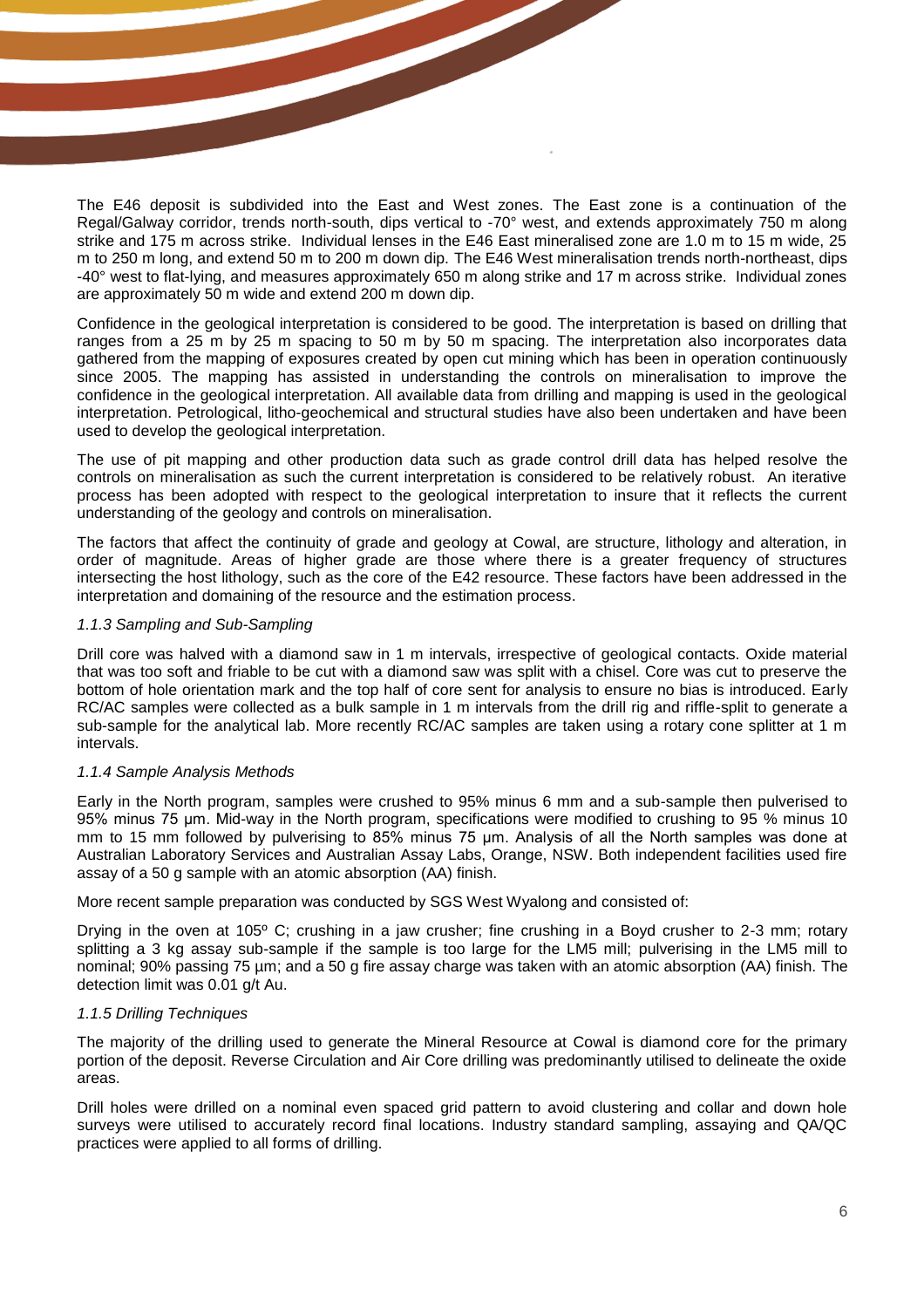#### *1.1.6 Estimation Methodology*

Grade estimation using Ordinary Kriging (OK) was undertaken using Surpac TM software, Isatis TM software was used to undertake spatial analyses of the data. One element, Au g/t was estimated using parent cell estimation, with density being assigned by lithology and oxidation state (see section below). Drill grid spacing ranges from 25 m by 25 m out to 50 m by 50 m. Drill hole data was coded using three dimensional domains reflecting the geological interpretation based on the structural, lithological, alteration and oxidation characteristics of the Mineral Resource. Three metre (E42, E46) and five metre (E41) composited data was used to estimate the domains. The domains were treated as hard boundaries and only informed by data from the domain. The impact of outliers in the sample distributions used to inform each domain was reduced by the use of grade capping. Grade capping was applied on a domain scale and a combination of analytical tools such as histograms of grade, CV analysis and log probability plots were used to determine the grade caps for each domain. In some domains categorical indicators of vein density and logged sulphide percentages were used to assist in defining areas of waste and mineralisation in domains with lower drilling density.

Parent block size was selected at 25 m by 25 m by 3 m with sub-celling down to 6.25 m by 6.25 m by 0.75 m for volume resolution. Block discretisation was set to 5 by 5 by 1 for E42 and 8 by 8 by 1 for the other deposits. E42 used a minimum 16 samples and a maximum of 32, E41 used a minimum of 6 and a maximum of 12 samples and E46 used a minimum of 5 samples and a maximum of 56. A dynamic search strategy was used with the search ellipse oriented to the semi-variogram model that was used for each domain. The first pass was at the variogram range, with subsequent passes expanding the ellipse by factors of 1.5 and 2, then a final factor which varied by domain was used to inform any remaining unfilled blocks. The majority of the Mineral Resource was informed by the first pass, domains that were informed by the second or third pass were flagged with a lower resource classification or remained unclassified.

No assumption of mining selectivity has been incorporated in the estimate.

#### *1.1.7 Resource Classification*

The Mineral Resource classification is based on good confidence of the geological and grade continuity, 25 m by 25 m spaced drill hole density in the bulk of the resource and up to 50 m by 50 m spaced data in the peripheral parts of the resource. Over nine years of continuous mining and processing operations and the iterative use of 10 m by 10 m spaced grade control and production data have been used to refine the Mineral Resource estimate. Reconciliation of the Mineral Resource against production data supports the classification that has been applied to the Mineral Resource.

The Mineral Resource estimate appropriately reflects the view of the Competent Person and is assigned in accordance with the JORC 2012 guideline.

#### *1.1.8 Cut-off Grade*

Mineral Resources are reported using a cut-off grade of 0.4 g/t Au this reflects the cost and price assumptions derived from operational performance.

*1.1.9 Mining and Metallurgical methods, parameters and other modifying factors considered to date* 

See sections 1.2.3 and 1.2.4 below.

#### **1.2 Cowal Ore Reserves**

#### *1.2.1 Material Assumptions for Ore Reserves*

The Cowal open pit Ore Reserve estimate is defined within a revised final pit design which is based on detailed geotechnical design parameters, practical mining considerations and mining depletion at 31 December 2014. Final pit designs have been developed from updated pit optimisation shells. The updated Ore Reserve cost base assumptions are based on demonstrated performance and vary in line with changing activity levels at the site over the life of operation. The open pit Ore Reserves are defined using a block cut-off approach. Current operations at Cowal involve open pit mining of the orebody by conventional excavator-truck operation.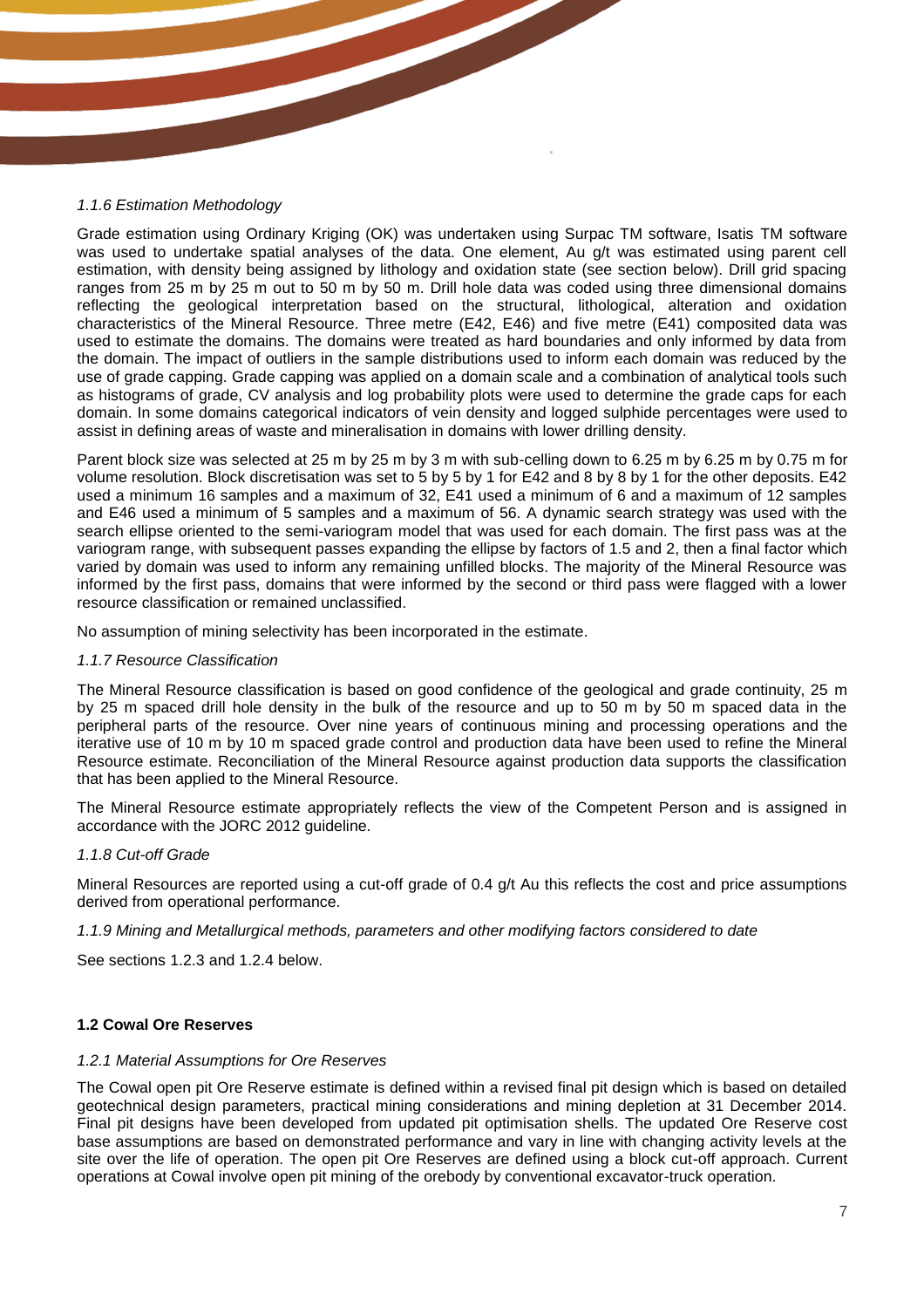#### *1.2.2 Ore Reserve Classification*

All of the in-situ Ore Reserves are currently derived from Indicated Resources. The only Probable Reserves derived from Measured Resources are those reported in known and quantified stockpiles.

#### *1.2.3 Mining Method*

Current open pit mining at Cowal is a conventional truck and excavator operation, with standard waste rock dumps, ore stockpiling and reclaim of lower grade ore. This excavator fleet is utilised to selectively mine ore material and waste from a total 9 m design bench height in three 'flitches' each of 3.0 m height. Ore dilution and recovery loss is accounted for in this process and no additional mining dilution or recovery factors are applied to the Cowal Open Pit Ore Reserve estimate. The current operations demonstrate the appropriateness of this mining method as the basis of the Ore Reserve estimate.

#### *1.2.4 Processing method*

The Ore Reserve estimate is predicated on the current 7.5 Mtpa site based ore processing facilities. An operating history of over 9 years supports the metallurgical parameters used in the Ore Reserve estimation.

#### *1.2.5 Cut-off Grade*

The marginal cut-off grade used to report the Ore Reserves is derived from the cost of processing ore (including site general and administration costs), additional incremental ore mining costs, metallurgical recoveries, royalties and gold price. A grade of 0.40 g/t Au has been used for the Ore Reserve estimate.

#### *1.2.6 Estimation Methodology*

See section 1.1.6 above.

#### *1.2.7 Material Modifying Factors*

With over nine years of continuous mining (April 2005) and processing operations (April 2006), Cowal is considered to be a mature operation with reliable historical data. Inputs for the Ore Reserve estimate are generally consistent with current and planned operating practices and experience. For this reason the analysis is considered to be at a higher level than a feasibility study.

Mining and ore processing operations at the Cowal open pit are conducted pursuant to a granted mining lease, exploration licences, general purpose leases and miscellaneous licences and associated environmental and other approvals. The granted tenements and permits cover all infrastructure in the immediate vicinity of the mine site, including the open pit, mill, waste rock dumps and tailings storage facilities.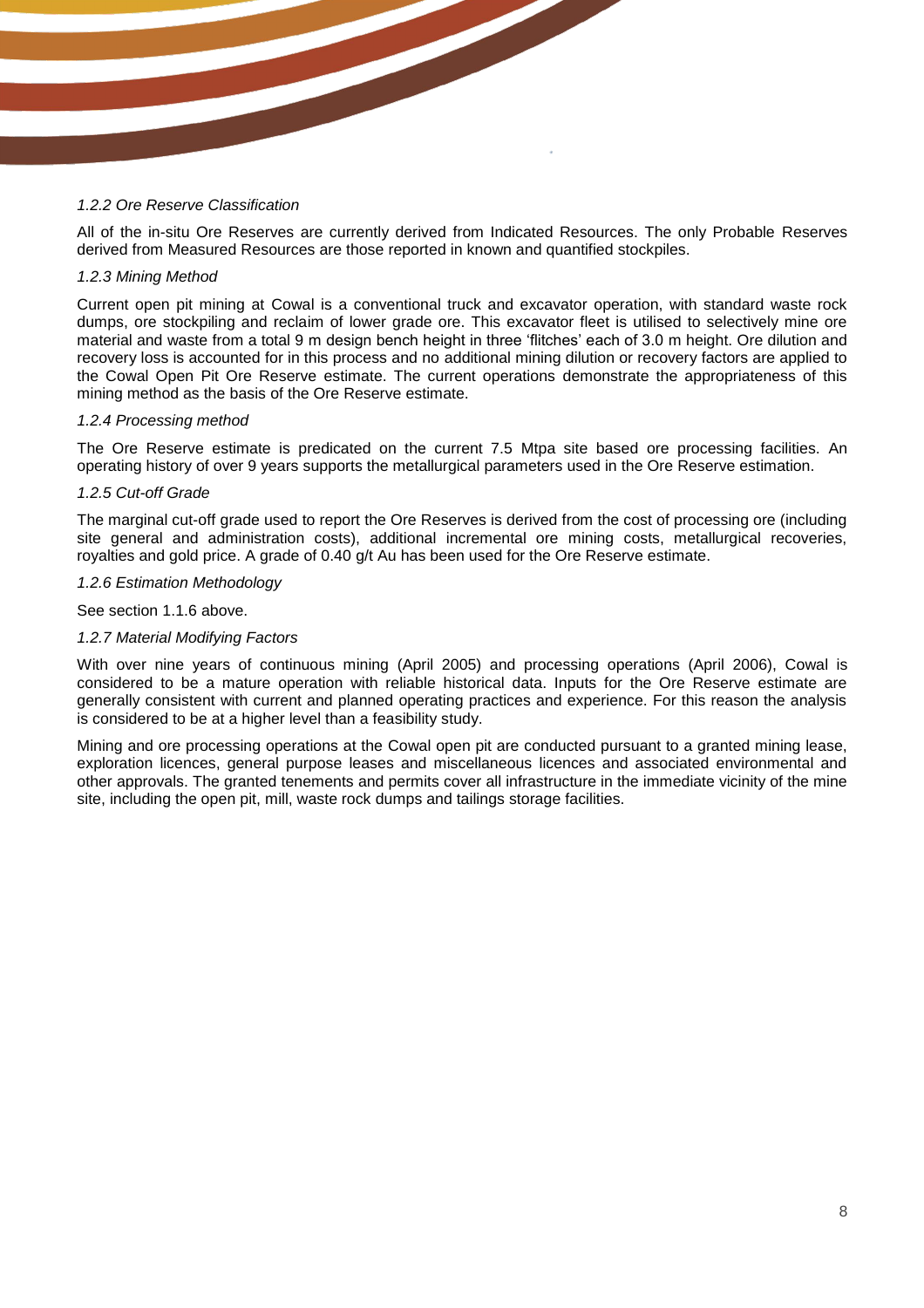# **Appendix 1**

### **JORC Code 2012 Edition – Table 1 Cowal Gold Deposit**

### **Section 1 Sampling Techniques and Data**

| Criteria                   | Commentary                                                                                                                                                                                                                                                                                                                                                                                                                                                                                                                                                                                                |
|----------------------------|-----------------------------------------------------------------------------------------------------------------------------------------------------------------------------------------------------------------------------------------------------------------------------------------------------------------------------------------------------------------------------------------------------------------------------------------------------------------------------------------------------------------------------------------------------------------------------------------------------------|
| Sampling<br>techniques     | The majority of the drilling used to generate the Mineral Resource at Cowal is diamond core for the<br>primary portion of the deposit. Reverse Circulation and Air Core drilling was predominantly utilised to<br>delineate the oxide areas.                                                                                                                                                                                                                                                                                                                                                              |
|                            | Drill holes were drilled on a nominal even spaced grid pattern to avoid clustering and collar and down<br>hole surveys were utilised to accurately record final locations. Industry standard sampling, assaying<br>and QA/QC practices were applied to all forms of drilling.                                                                                                                                                                                                                                                                                                                             |
|                            | Drill core was halved with a diamond saw in 1 m intervals, irrespective of geological contacts. Oxide<br>material that was too soft and friable to be cut with a diamond saw was split with a chisel. Core was<br>cut to preserve the bottom of hole orientation mark and the top half of core sent for analysis to ensure<br>no bias is introduced. Early RC/AC samples were collected as a bulk sample in 1 m intervals from the<br>drill rig and riffle-split to generate a sub-sample for the analytical lab. More recently RC/AC samples<br>are taken using a rotary cone splitter at 1 m intervals. |
|                            | Early in the North program, samples were crushed to 95% minus 6 mm and a sub-sample then<br>pulverised to 95% minus 75 µm. Mid-way in the North program, specifications were modified to<br>crushing to 95% minus 10 mm to 15 mm followed by pulverising to 85% minus 75 µm. Analysis of all<br>the North samples was done at Australian Laboratory Services and Australian Assay Labs, Orange,<br>NSW. Both independent facilities used fire assay of a 50g sample with an atomic absorption (AA)<br>finish. More recent sample preparation was conducted by SGS West Wyalong and consisted of:          |
|                            | Drying in the oven at 105°C; crushing in a jaw crusher; fine crushing in a Boyd crusher to 2-3mm;<br>rotary splitting a 3kg assay sub-sample if the sample is too large for the LM5 mill; pulverising in the<br>LM5 mill to nominal; 90% passing 75 µm; and a 50g fire assay charge was taken with an atomic<br>absorption (AA) finish. The detection limit was 0.01 g/t Au.                                                                                                                                                                                                                              |
| <b>Drilling techniques</b> | A majority of the resource definition holes are drilled with an HQ3 collar through the oxide and<br>completed through the primary zone to target using NQ2.                                                                                                                                                                                                                                                                                                                                                                                                                                               |
|                            | Reverse Circulation and Air Core drilling was also used to delineate oxide areas of the resource<br>utilising 4.5 - 5.5 inch bits. RC drilling was completed to base of oxide with some holes hosting<br>diamond tails. Air Core drilling was conducted to refusal.                                                                                                                                                                                                                                                                                                                                       |
|                            | Core has been oriented predominantly by Ezi Mark however early holes utilised Ball Mark, and more<br>recent holes used Act RD2 (Reflex).                                                                                                                                                                                                                                                                                                                                                                                                                                                                  |
| Drill sample<br>recovery   | Provisions are made in the drilling contract to ensure that hole deviation is minimised and core/chip<br>sample recovery is maximised. This is monitored by a geologist on a hole by hole basis. Core<br>recovery is recorded in the database. There are no significant core loss or sample recovery issues.<br>Core is reoriented and marked up at 1 m intervals. Measurements of recovered core are made and<br>reconciled to the driller's depth blocks, and if necessary, to the driller's rod counts.<br>There is no apparent relationship between core-loss and grade.                              |
| Logging                    | All core intervals and RC/AC chips are logged.                                                                                                                                                                                                                                                                                                                                                                                                                                                                                                                                                            |
|                            | Historically RC chips were logged in the field onto a printed template and uploaded to the database in<br>the office. Current practice is for RC chips to be inspected at the rig while drilling, with detailed<br>logging taking place in the office via LogChief software which is validated and uploaded directly into<br>the Datashed database. Chips are logged for rock-type, alteration, mineralisation and veining as well<br>as point data for base of transported and base of oxide/top of primary rock.                                                                                        |
|                            | Geologists log core for lithology, alteration, structure, and veining. Logging was done directly onto<br>laptop computers using a site specific Excel spreadsheet.                                                                                                                                                                                                                                                                                                                                                                                                                                        |
|                            | The Cowal logging system allows recording of both a primary and a secondary lithology and<br>alteration. Geologists also record the colour, texture, grain size, sorting, rounding, fabric, and fabric<br>intensity characterising each lithological interval.                                                                                                                                                                                                                                                                                                                                            |
|                            | The logged structures include faults, shears, breccias, major veins, lithological contacts, and intrusive                                                                                                                                                                                                                                                                                                                                                                                                                                                                                                 |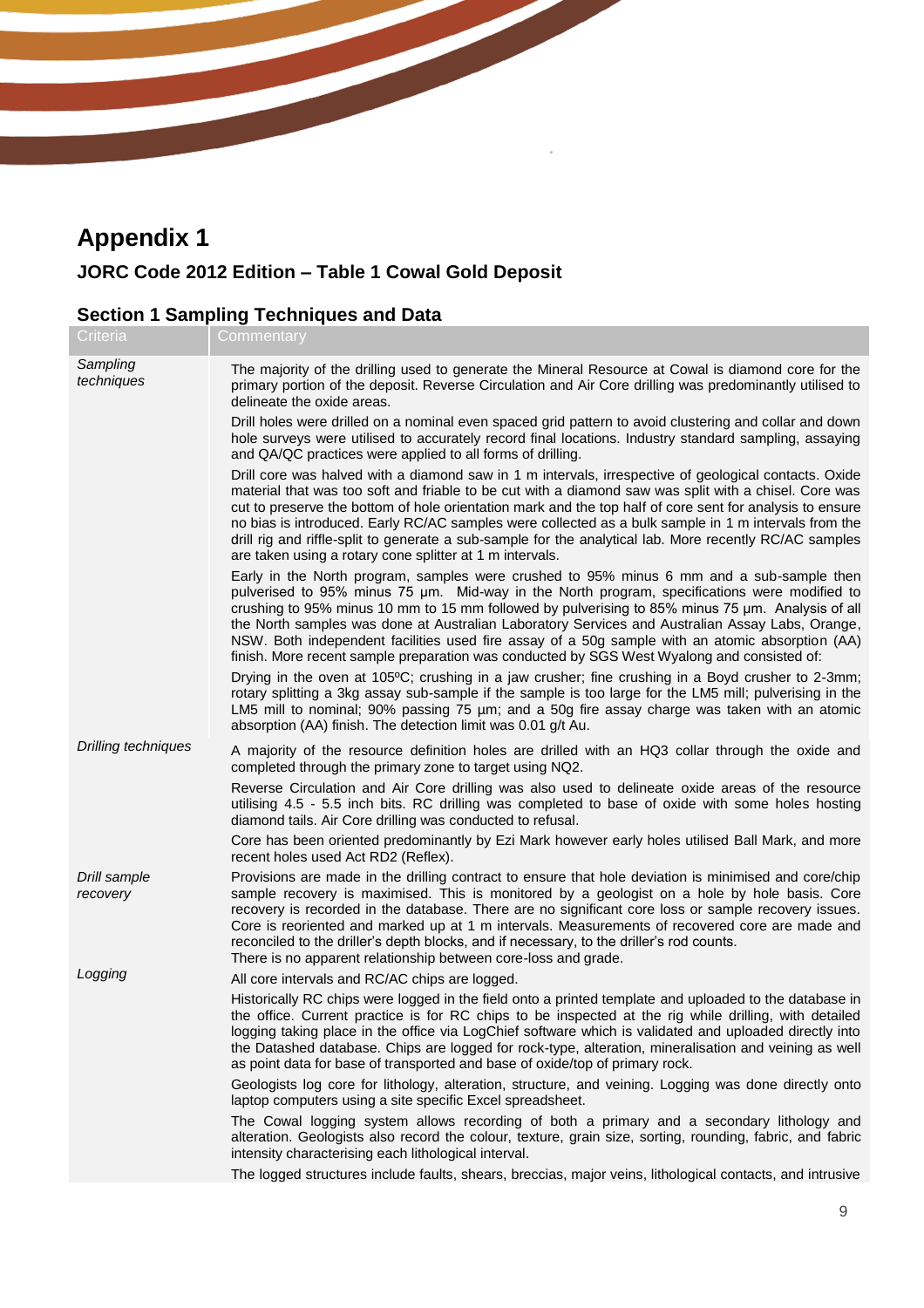| Criteria                                             | Commentary                                                                                                                                                                                                                                                                                                                                                                                                                                                                                                                                                                                                                                                                                                                                                                                                                                                                                                                                                                            |
|------------------------------------------------------|---------------------------------------------------------------------------------------------------------------------------------------------------------------------------------------------------------------------------------------------------------------------------------------------------------------------------------------------------------------------------------------------------------------------------------------------------------------------------------------------------------------------------------------------------------------------------------------------------------------------------------------------------------------------------------------------------------------------------------------------------------------------------------------------------------------------------------------------------------------------------------------------------------------------------------------------------------------------------------------|
|                                                      | contacts. Structures are also recorded as point data to accommodate orientation measurements.                                                                                                                                                                                                                                                                                                                                                                                                                                                                                                                                                                                                                                                                                                                                                                                                                                                                                         |
|                                                      | Structural measurements are obtained using a core orientation device. Core is rotated into its original<br>orientation, using the Gyro survey data as a guide. Freiberg compasses are used for structural<br>measurements.                                                                                                                                                                                                                                                                                                                                                                                                                                                                                                                                                                                                                                                                                                                                                            |
|                                                      | Geologists log vein data including vein frequency, vein percentage of interval, vein type, composition,<br>sulphide percentage per metre, visible gold, sulphide type, and comments relative to each metre<br>logged.                                                                                                                                                                                                                                                                                                                                                                                                                                                                                                                                                                                                                                                                                                                                                                 |
|                                                      | Geotechnical logging is done by field technicians and geologists. Logging is on a per metre basis and<br>includes percentage core recovery, percentage RQD, fracture count, and an estimate of hardness.<br>The geotechnical data is entered into the database.                                                                                                                                                                                                                                                                                                                                                                                                                                                                                                                                                                                                                                                                                                                       |
|                                                      | All drill core, once logged, is digitally photographed on a core tray-by-tray basis. The digital image<br>captures all metre marks, the orientation line (BOH) and geologist's lithology, alteration, mineralogy,<br>and other pertinent demarcations. The geologists highlight geologically significant features such that<br>they can be clearly referenced in the digital images.                                                                                                                                                                                                                                                                                                                                                                                                                                                                                                                                                                                                  |
| Sub-sampling<br>techniques and<br>sample preparation | Diamond Core is cut with a diamond saw or chisel. Core is cut to preserve the bottom of hole<br>orientation mark and the top half of core is always sent for analysis to ensure no bias is introduced.<br>RC/AC Samples have been split using either a riffle splitter from a bulk sample collected at the rig or                                                                                                                                                                                                                                                                                                                                                                                                                                                                                                                                                                                                                                                                     |
|                                                      | a rotary cone splitter attached to the cyclone. For a majority of holes, chip samples were collected dry<br>but several areas have been affected by groundwater.                                                                                                                                                                                                                                                                                                                                                                                                                                                                                                                                                                                                                                                                                                                                                                                                                      |
|                                                      | In 2003 Analytical Solutions Ltd conducted a Review of Sample Preparation, Assay and Quality<br>Control Procedures for Cowal Gold Project. This study, combined with respective operating company<br>policy and standards (North Ltd, Homestake, Barrick and Evolution) formed the framework for the<br>sampling, assaying and QAQC protocols used at Cowal to ensure appropriate and representative<br>sampling.                                                                                                                                                                                                                                                                                                                                                                                                                                                                                                                                                                     |
|                                                      | Field duplicates are taken at regular intervals on RC/AC holes.                                                                                                                                                                                                                                                                                                                                                                                                                                                                                                                                                                                                                                                                                                                                                                                                                                                                                                                       |
|                                                      | Results per interval are reviewed for half core samples and if unexpected or anomalous assays are<br>returned an additional quarter core may be submitted for assay.                                                                                                                                                                                                                                                                                                                                                                                                                                                                                                                                                                                                                                                                                                                                                                                                                  |
| Quality of assay<br>data and laboratory<br>tests     | SGS West Wyalong acts as the Primary Laboratory and ALS Orange conducts independent Umpire<br>checks. Both labs operate to international standards and procedures and take part in the<br>Geostatistical Round Robin inter-laboratory test survey. The Cowal QA/QC program comprises<br>blanks, Certified Reference Material (CRM), inter-laboratory duplicate checks, and grind checks.                                                                                                                                                                                                                                                                                                                                                                                                                                                                                                                                                                                              |
|                                                      | 1 in 30 fine crush residue samples has an assay duplicate. 1 in 20 pulp residue samples has an<br>assay duplicate.                                                                                                                                                                                                                                                                                                                                                                                                                                                                                                                                                                                                                                                                                                                                                                                                                                                                    |
|                                                      | Wet screen grind checks are performed on 1 in 20 pulp residue samples. A blank is submitted 1 in<br>every 38 samples, CRM's are submitted 1 in every 20 samples. The frequency of repeat assays is set<br>at 1 in 30 samples.                                                                                                                                                                                                                                                                                                                                                                                                                                                                                                                                                                                                                                                                                                                                                         |
|                                                      | All sample numbers, including standards and duplicates, are pre-assigned by a QA/QC Administrator<br>and given to the sampler on a sample sheet. The QA/QC Administrator monitors the assay results for<br>non-compliance and requests action when necessary. Batches with CRM's that are outside the ±2SD<br>acceptance criteria are re-assayed until acceptable results are returned.                                                                                                                                                                                                                                                                                                                                                                                                                                                                                                                                                                                               |
|                                                      | Material used for blanks is uncertified, sourced locally, comprising fine river gravel which has been<br>determined to be below detection limit. A single blank is submitted every 38 samples. Results are<br>reviewed by the QA/QC Administrator upon receipt for non-compliances. Any assay value greater<br>than 0.1 g/t Au will result in a notice to the laboratory. Blank assays above 0.20 g/t Au result in re-<br>assay of the entire batch. The duplicate assays (Au2) are taken by the laboratory during the<br>subsampling at the crushing and pulverisation stages. The results were analysed using scatter plots<br>and relative percentage difference (RPD) plots. Repeat assays represent approx. 10% of total<br>samples assayed. Typically there is a large variance at the lower grades which is common for low<br>grade gold deposits, however, the variance decreases to less than 10% for grades above 0.40 g/t Au,<br>which is the cut-off grade used at Cowal. |
|                                                      | Approximately 5% of the pulps, representing a range of expected grades, are submitted to an umpire<br>assay laboratory (ALS Orange) to check for repeatability and precision. Analysis of the data shows<br>that the Principal Laboratory is performing to an acceptable level.                                                                                                                                                                                                                                                                                                                                                                                                                                                                                                                                                                                                                                                                                                       |
| Verification of<br>samnling and                      | No dedicated twinning drilling has been conducted however verification of significant intercepts has                                                                                                                                                                                                                                                                                                                                                                                                                                                                                                                                                                                                                                                                                                                                                                                                                                                                                  |

 $\epsilon$ 

*sampling and*  been conducted by Grade Control drilling and mining production and reconciliation has occurred at No dedicated twinning drilling has been conducted however verification of significant intercepts has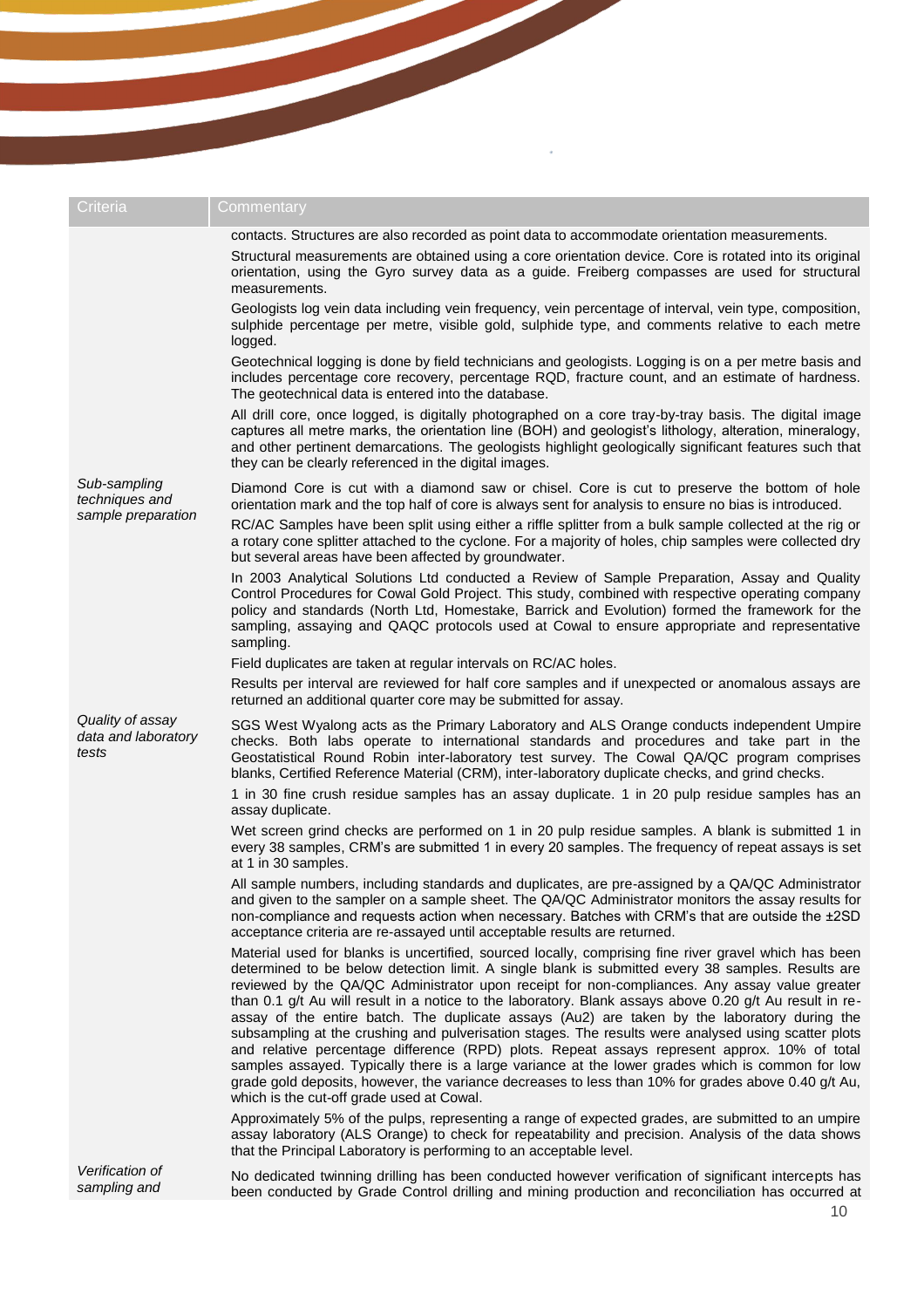| Criteria                                                      | Commentary                                                                                                                                                                                                                                                                                                                                                                                                                                                                                                                                                                                                                                                                                                                                                                                                                        |
|---------------------------------------------------------------|-----------------------------------------------------------------------------------------------------------------------------------------------------------------------------------------------------------------------------------------------------------------------------------------------------------------------------------------------------------------------------------------------------------------------------------------------------------------------------------------------------------------------------------------------------------------------------------------------------------------------------------------------------------------------------------------------------------------------------------------------------------------------------------------------------------------------------------|
| assaying                                                      | the E42 deposit.<br>Cowal uses DataShed software system to maintain the database. Digital assay results are loaded<br>directly into the database. The software performs verification checks including checking for missing<br>sample numbers, matching sample numbers, changes in sampling codes, inconsistent "from-to"<br>entries, and missing fields. Results are not entered into the database until the QA/QC Administrator<br>approves of the results. A QA/QC report is completed for each drill hole and filed with the log, assay<br>sheet, and other appropriate data. Only the Senior Project Geologist and Database Manager have<br>administrator rights to the database. Others can use and sort the database but not save or delete<br>data.                                                                        |
| Location of data<br>points                                    | All recent drill hole collars are surveyed using high definition DGPS. All drill holes were surveyed<br>using an Eastman downhole single shot survey camera. For all hole types, the first survey reading<br>was approximately 18 m from surface, then at 30 m intervals and, finally, at the end of each hole.                                                                                                                                                                                                                                                                                                                                                                                                                                                                                                                   |
|                                                               | On completion of each angled drill hole, Surtron Pty Ltd completed a down hole gyroscopic (Gyro)<br>survey. The Gyro tool was referenced to the accurate surface surveyed position of each hole collar<br>and Gyro tools were lowered down fully cased holes.                                                                                                                                                                                                                                                                                                                                                                                                                                                                                                                                                                     |
|                                                               | Gyro survey readings were taken at 10 m intervals on the way down to the base of each hole ("in<br>run") and at 10 m intervals back to surface ("out run"). The results of these two surveys were then<br>compared and a final survey produced if there was "closure" between surveys. The Gyro results were<br>entered into the drill hole database without conversion or smoothing.                                                                                                                                                                                                                                                                                                                                                                                                                                             |
|                                                               | An aerial survey was flown during 2003 by AAM Hatch. This digital data has been combined with<br>surveyed drill hole collar positions and other features (tracks, lake shoreline) to create a digital terrain<br>model (DTM). The survey was last updated in late 2014.                                                                                                                                                                                                                                                                                                                                                                                                                                                                                                                                                           |
|                                                               | In 2004, Cowal implemented a new mine grid system with the assistance of AAM Hatch. The current<br>mine grid system covers all areas within the ML and ELs at Cowal with six digits.                                                                                                                                                                                                                                                                                                                                                                                                                                                                                                                                                                                                                                              |
| Data spacing and<br>distribution                              | Drilling at Cowal covers all mining and exploration licences, an approximate area of 20 km (north-<br>south) by 20 km (east-west), with the majority of the drilling focused on E41, E42, E46, and<br>Galway/Regal. Drilling at the E41, E46, and Regal/Galway deposits has an average spacing of 50 m<br>by 50 m both along and across strike, while E42 has a nominal drill hole spacing of 25 m by 25 m,<br>extending to 50 m by 50 m on the periphery of the deposit.                                                                                                                                                                                                                                                                                                                                                         |
|                                                               | This drill spacing is generally sufficient to generate reliable Mineral Resource and Ore Reserve<br>estimates utilising definitions and classifications consistent with the 2012 JORC Code. All drilling is<br>sampled at 1 m intervals irrespective of drill type, samples are then composited to either 3 m or 5 m<br>for estimation.                                                                                                                                                                                                                                                                                                                                                                                                                                                                                           |
| Orientation of data<br>in relation to<br>geological structure | Predominant drill direction at Cowal is east-west, this is considered the best orientation to intersect<br>the main controls on mineralisation in a normal manner. There is no apparent bias in terms of the drill<br>orientation that has been noted to date. A number of south-north holes have been strategically drilled<br>to confirm the existence of oblique mineralised structures to assist with geological interpretation and<br>modelling.                                                                                                                                                                                                                                                                                                                                                                             |
| Sample security                                               | Drill contractors are issued with drill instructions by an Evolution geologist. The sheet provides drill<br>hole names, details, sample requirements, and depths for each drill hole. Drill hole sample bags are<br>pre-numbered. The drill holes are sampled by Evolution personnel who prepare sample submission<br>sheets. The submission sheet is then emailed to the laboratory with a unique submission number<br>assigned. This then allows individual drill holes to be tracked.                                                                                                                                                                                                                                                                                                                                          |
|                                                               | An SGS West Wyalong (SGS) representative collects the samples from site twice daily, however, if<br>samples are being sent to ALS Orange, PJ & NA Freighters are used to collect the samples from site<br>and deliver them to the laboratory. Upon arrival, the laboratory sorts each crate and compares the<br>received samples with the supplied submission sheet. The laboratory assigns a unique batch number<br>and dispatches a reconciliation sheet for each submission via email. The reconciliation sheet is<br>checked and any issues addressed. The new batch name and dispatch information is entered into the<br>tracking sheet. The laboratory processes each batch separately and tracks all samples through the<br>laboratory utilising the LIMS system. Upon completion, the laboratory emails Standard Industry |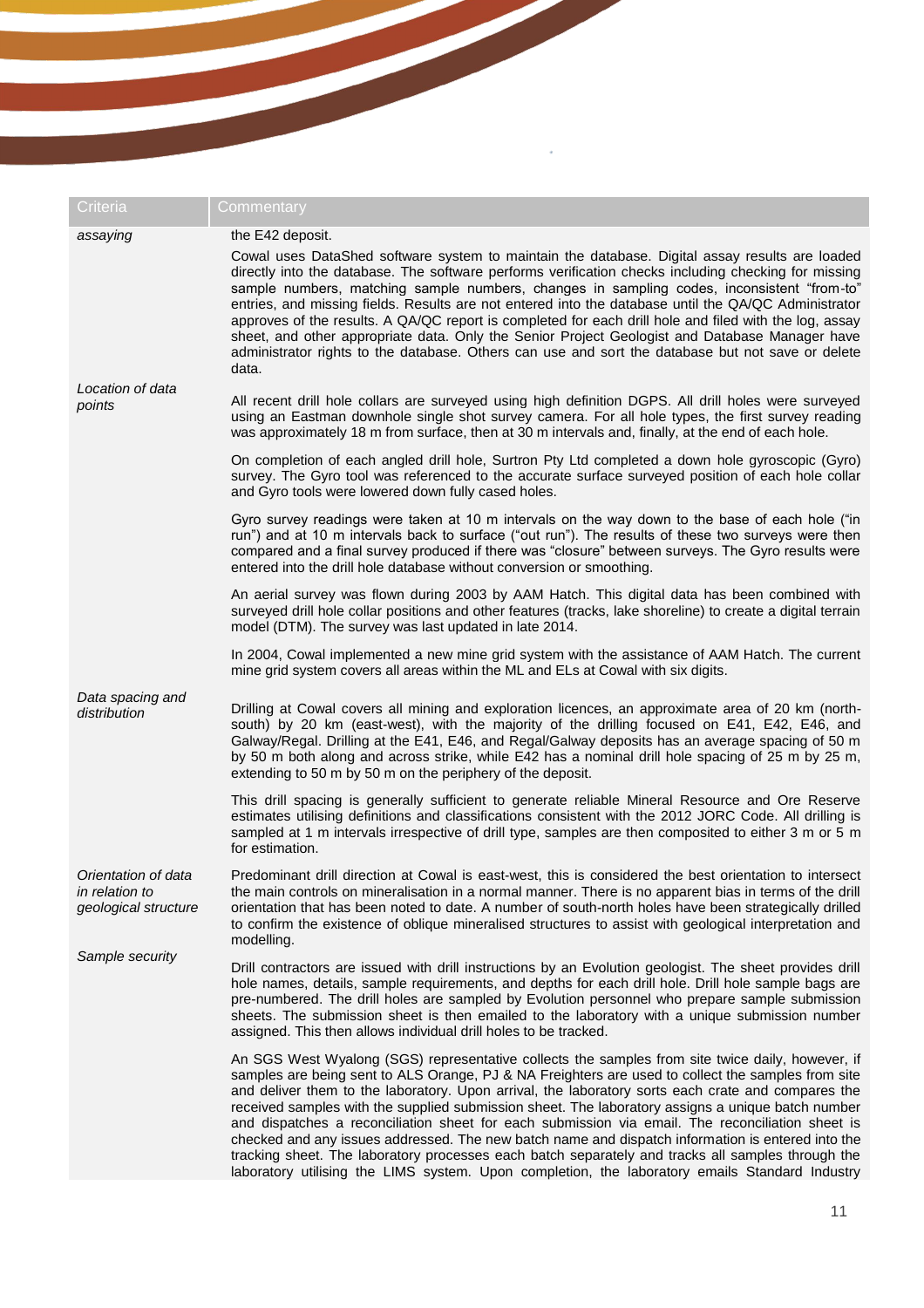| Criteria          | Commentary                                                                                                                                                                                                                                                                                                                                                                                                                                                                                                                       |
|-------------------|----------------------------------------------------------------------------------------------------------------------------------------------------------------------------------------------------------------------------------------------------------------------------------------------------------------------------------------------------------------------------------------------------------------------------------------------------------------------------------------------------------------------------------|
|                   | Format (SIF) files with the results for each batch to Evolution personnel.                                                                                                                                                                                                                                                                                                                                                                                                                                                       |
|                   | The assay batch files are checked against the tracking spreadsheet and processed. The drill plan is<br>marked off showing completed drill holes. Any sample or QA/QC issues with the results are tracked<br>and resolved with the laboratory.                                                                                                                                                                                                                                                                                    |
| Audits or reviews | QA/QC Audits of the Primary SGS West Wyalong Laboratory are carried out on an approximately<br>quarterly basis and for the Umpire ASL Orange Laboratory approximately on a six monthly basis. Any<br>issues are noted and agreed remedial actions assigned and dated for completion.                                                                                                                                                                                                                                             |
|                   | Numerous internal audits of the database and systems have been undertaken by site geologists<br>and company technical groups from North Ltd, Homestake and Barrick. External audits were<br>conducted in 2003 by RMI and QCS Ltd. and in 2011 and 2014 review and validation was<br>conducted by RPA. Minor validation errors associated with the migration of historic databases to<br>Datashed were identified and remediated. Recent audits have found no significant issues with data<br>management systems or data quality. |

# **Section 2 Reporting of Exploration Results**

| Criteria                                      | Commentary                                                                                                                                                                                                                                                                                                                                                                                                   |                                                          |                                       |                                                                                                                                                                                                       |  |  |  |  |
|-----------------------------------------------|--------------------------------------------------------------------------------------------------------------------------------------------------------------------------------------------------------------------------------------------------------------------------------------------------------------------------------------------------------------------------------------------------------------|----------------------------------------------------------|---------------------------------------|-------------------------------------------------------------------------------------------------------------------------------------------------------------------------------------------------------|--|--|--|--|
| Mineral tenement<br>and land tenure<br>status | The Cowal Mine is located on the western side of Lake Cowal in central New South Wales,<br>approximately 38 km north of West Wyalong and 350 km west of Sydney. It is situated within the<br>Bland Creek Valley, which is a region that supports mainly dry land agriculture with irrigation farming<br>in the Jemalong/Wyldes Plains Irrigation Districts located to the northeast of the mining lease.     |                                                          |                                       |                                                                                                                                                                                                       |  |  |  |  |
|                                               | <b>Land and tenure</b>                                                                                                                                                                                                                                                                                                                                                                                       |                                                          |                                       |                                                                                                                                                                                                       |  |  |  |  |
|                                               |                                                                                                                                                                                                                                                                                                                                                                                                              | landowners and the general public.                       |                                       | Evolution has a total property holding of approximately 11,300 ha at Cowal, which has been acquired<br>to act as a physical buffer to reduce the effects of mining and processing activities on local |  |  |  |  |
|                                               | Land within Mining Lease 1535 (ML) is a mixture of freehold and Crown tenure. Crown land within<br>the ML encompasses a travelling stock reserve (TSR), a game reserve, and three unformed Crown<br>roads. The TSR has been relocated around the ML and the game reserve has been relocated to the<br>south of the ML to maintain public access to Lake Cowal. The unformed Crown roads have been<br>closed. |                                                          |                                       |                                                                                                                                                                                                       |  |  |  |  |
|                                               |                                                                                                                                                                                                                                                                                                                                                                                                              | owners and neighbours under licence agreements.          |                                       | Agricultural activities on Evolution landholdings are currently undertaken by a number of the previous                                                                                                |  |  |  |  |
|                                               | <b>Mineral Tenure</b>                                                                                                                                                                                                                                                                                                                                                                                        |                                                          |                                       |                                                                                                                                                                                                       |  |  |  |  |
|                                               |                                                                                                                                                                                                                                                                                                                                                                                                              |                                                          |                                       | The Cowal Mine tenement incorporates two contiguous exploration licences (EL) and one ML<br>covering 683 km <sup>2</sup> , as summarised in Table 4-1. All leases are 100% held by Evolution.         |  |  |  |  |
|                                               | The Cowal ML 1535 encompasses approximately 2,630 ha as allowed under the New South Wales<br>Mining Act 1992.                                                                                                                                                                                                                                                                                                |                                                          |                                       |                                                                                                                                                                                                       |  |  |  |  |
|                                               |                                                                                                                                                                                                                                                                                                                                                                                                              |                                                          | Table 4-1 Cowal Gold Mine Land Tenure |                                                                                                                                                                                                       |  |  |  |  |
|                                               |                                                                                                                                                                                                                                                                                                                                                                                                              | <b>Tenement</b>                                          | Area                                  | <b>Expiry</b>                                                                                                                                                                                         |  |  |  |  |
|                                               |                                                                                                                                                                                                                                                                                                                                                                                                              |                                                          | (km <sup>2</sup> )                    | Date                                                                                                                                                                                                  |  |  |  |  |
|                                               |                                                                                                                                                                                                                                                                                                                                                                                                              | EL 7750                                                  | 595.70                                | May 27, 2016                                                                                                                                                                                          |  |  |  |  |
|                                               |                                                                                                                                                                                                                                                                                                                                                                                                              | EL 1590                                                  | 61.30                                 | May 12, 2017                                                                                                                                                                                          |  |  |  |  |
|                                               |                                                                                                                                                                                                                                                                                                                                                                                                              | ML 1535                                                  | 26.34                                 | June 12, 2024                                                                                                                                                                                         |  |  |  |  |
|                                               |                                                                                                                                                                                                                                                                                                                                                                                                              |                                                          |                                       |                                                                                                                                                                                                       |  |  |  |  |
|                                               |                                                                                                                                                                                                                                                                                                                                                                                                              | Note: Exploration Licences are renewable for five years. |                                       |                                                                                                                                                                                                       |  |  |  |  |
|                                               | The ML is granted by the Minister for Mineral Resources of the State of New South Wales (the<br>Minister.) Obligations to retain the ML are detailed in the Conditions of Authority for the Mining Lease<br>and outline all requirements for operating within the lease:<br><b>Royalties</b>                                                                                                                 |                                                          |                                       |                                                                                                                                                                                                       |  |  |  |  |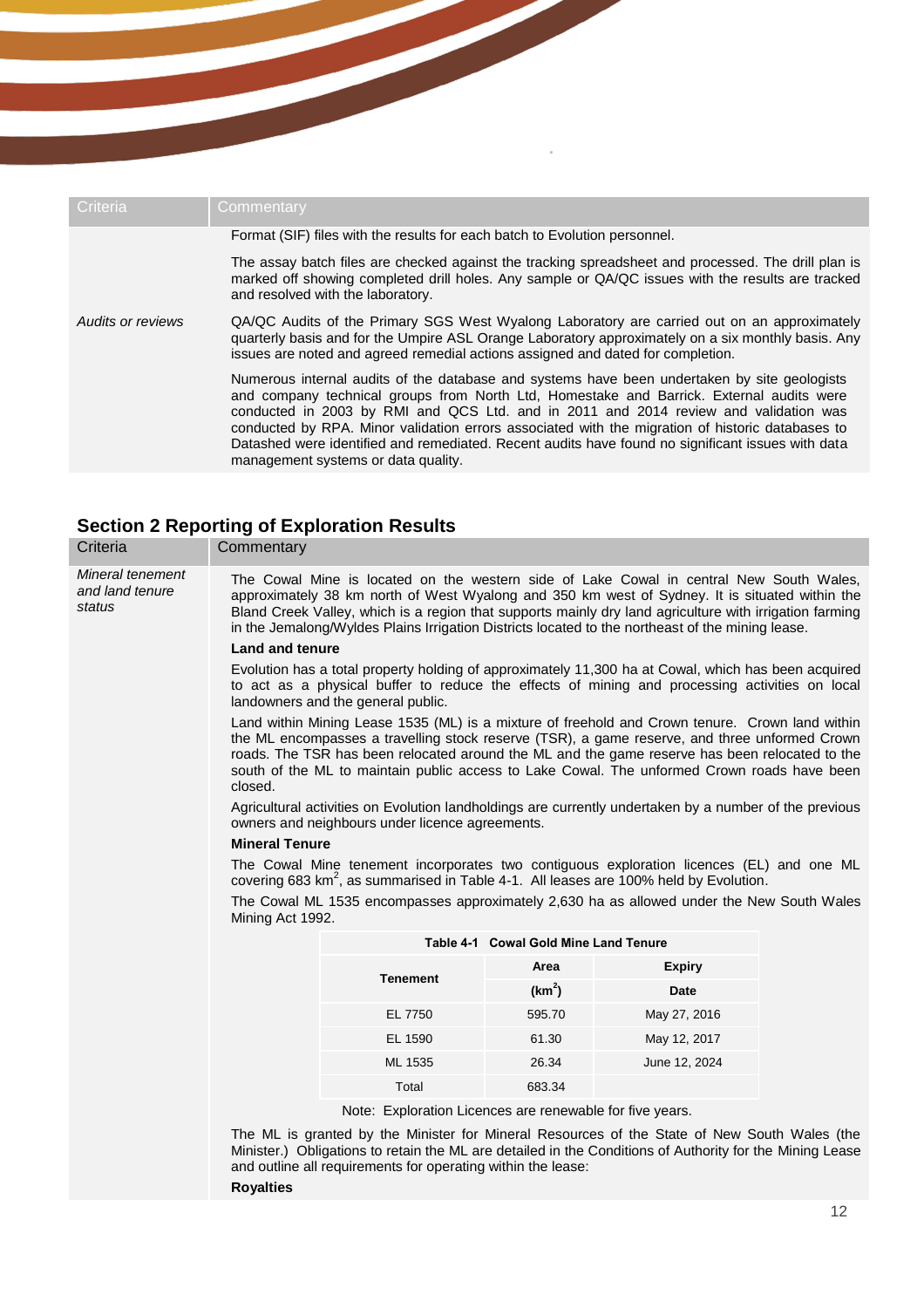| Criteria                             | Commentary                                                                                                                                                                                                                                                                                                                                                                                                                                                                                                                                                                                                                                                                                                       |
|--------------------------------------|------------------------------------------------------------------------------------------------------------------------------------------------------------------------------------------------------------------------------------------------------------------------------------------------------------------------------------------------------------------------------------------------------------------------------------------------------------------------------------------------------------------------------------------------------------------------------------------------------------------------------------------------------------------------------------------------------------------|
|                                      | A New South Wales government royalty is applicable to Cowal, payable on the value of the<br>processed gold. The royalty is calculated as follows:                                                                                                                                                                                                                                                                                                                                                                                                                                                                                                                                                                |
|                                      | Royalty = 4% of {Total Revenue - Processing Costs - (33% of site Administration costs) -<br>Depreciation}                                                                                                                                                                                                                                                                                                                                                                                                                                                                                                                                                                                                        |
|                                      | For financial evaluations, the 4% gross royalty has been equated to approximately 2% of the gold<br>produced.                                                                                                                                                                                                                                                                                                                                                                                                                                                                                                                                                                                                    |
|                                      | <b>Cultural Heritage</b>                                                                                                                                                                                                                                                                                                                                                                                                                                                                                                                                                                                                                                                                                         |
|                                      | A survey of aboriginal sites and artefacts on the mining lease was conducted under the Cowal Gold<br>Mine Environmental Impact Statement submitted by North Ltd. (North) in 1998. The survey results<br>and the registered Aboriginal sites identified in each management zone are outlined in the Cowal<br>Gold Project Indigenous Archaeology and Cultural Heritage Management Plan (IACHMP) (Barrick,<br>2003).                                                                                                                                                                                                                                                                                               |
|                                      | Aboriginal heritage sites which occur within ML 1535 and have been registered with the New South<br>Wales Department of Environment, Climate and Water (DECCW). These sites range from open<br>scatters to base camps to a sacred tree. Summaries of the survey results and the registered<br>Aboriginal sites identified in each management zone are outlined in the IACHMP.                                                                                                                                                                                                                                                                                                                                    |
|                                      | All relevant permits and consents have been obtained under Section 87 and Section 90, respectively,<br>pursuant to the National Parks and Wildlife (NPW) Act for the management of Aboriginal Heritage<br>Artefacts at Cowal Gold Operation (CGO). All activities at CGO have been conducted in accordance<br>with relevant permit and consent conditions and the IACHMP.                                                                                                                                                                                                                                                                                                                                        |
|                                      | All earthworks have been monitored and no non-compliances have been reported. Collection works<br>have been undertaken at CGO by archaeologists with observation/participation of members of the<br>Aboriginal community, in accordance with the permits and consents. All collected Aboriginal objects<br>are currently retained in a Keeping Place within ML 1535.                                                                                                                                                                                                                                                                                                                                             |
|                                      | No items considered to be of important European heritage which cannot be disturbed have been<br>found in the vicinity of the Project.                                                                                                                                                                                                                                                                                                                                                                                                                                                                                                                                                                            |
|                                      | <b>Environmental status</b>                                                                                                                                                                                                                                                                                                                                                                                                                                                                                                                                                                                                                                                                                      |
|                                      | CGO has approximately twenty-four documented operational phase environmental management<br>strategies, management plans, and programs to meet the requirements of the February 1999<br>Development Consent and various Environmental Licences, Permits, and the Mining Operations Plan                                                                                                                                                                                                                                                                                                                                                                                                                           |
|                                      | The E42 deposit has been developed generally in accordance with the Environmental Impact<br>Statement (EIS) issued by North on March 13, 1998. This document details all environmental<br>requirements that must be met prior to and during construction, during operations, and following the<br>cessation of operations leading to the relinquishment of the tenements.                                                                                                                                                                                                                                                                                                                                        |
|                                      | CGO's application for a larger open pit and waste emplacements was approved in April 2011. CGO<br>submitted the application to modify the existing development pursuant to Section 75W of part 3A of<br>the Environmental Planning and Assessment Act, 1979 (EP&A) Act (MOD 10, May 2010). Approval<br>was received on a five year mine life extension application (2019 to 2024) in July 2014 (MOD 11).                                                                                                                                                                                                                                                                                                         |
|                                      | There are no current environmental liabilities on the property. CGO has all required permits to<br>conduct the proposed work on the property. There are not any other known significant factors and<br>risks that may affect access, title, or the right or ability to perform the proposed work program on the<br>property.                                                                                                                                                                                                                                                                                                                                                                                     |
| Exploration done by<br>other parties | GeoPeko obtained exploration licences for the Lake Cowal property in the early 1980s after<br>exploration success at Goonumbla. The prime target was a buried copper-gold porphyry deposit. The<br>E41 and E42 deposits were defined during this period, and in 1993, a Prefeasibility Study indicated<br>that the deposit had positive economic potential if additional resources could be identified. A 1994<br>drilling program increased the tonnage and grade. Metallurgical testwork was also conducted prior to<br>the Feasibility Study in 1995. The E46 deposit was first delineated during a drilling campaign in 1991<br>and then further defined in subsequent infill programs throughout the 1990s. |
|                                      | In 1995, a Feasibility Study was completed on the E42 deposit and North elected to proceed with<br>development of the Project, however, the development was delayed when the NSW government                                                                                                                                                                                                                                                                                                                                                                                                                                                                                                                      |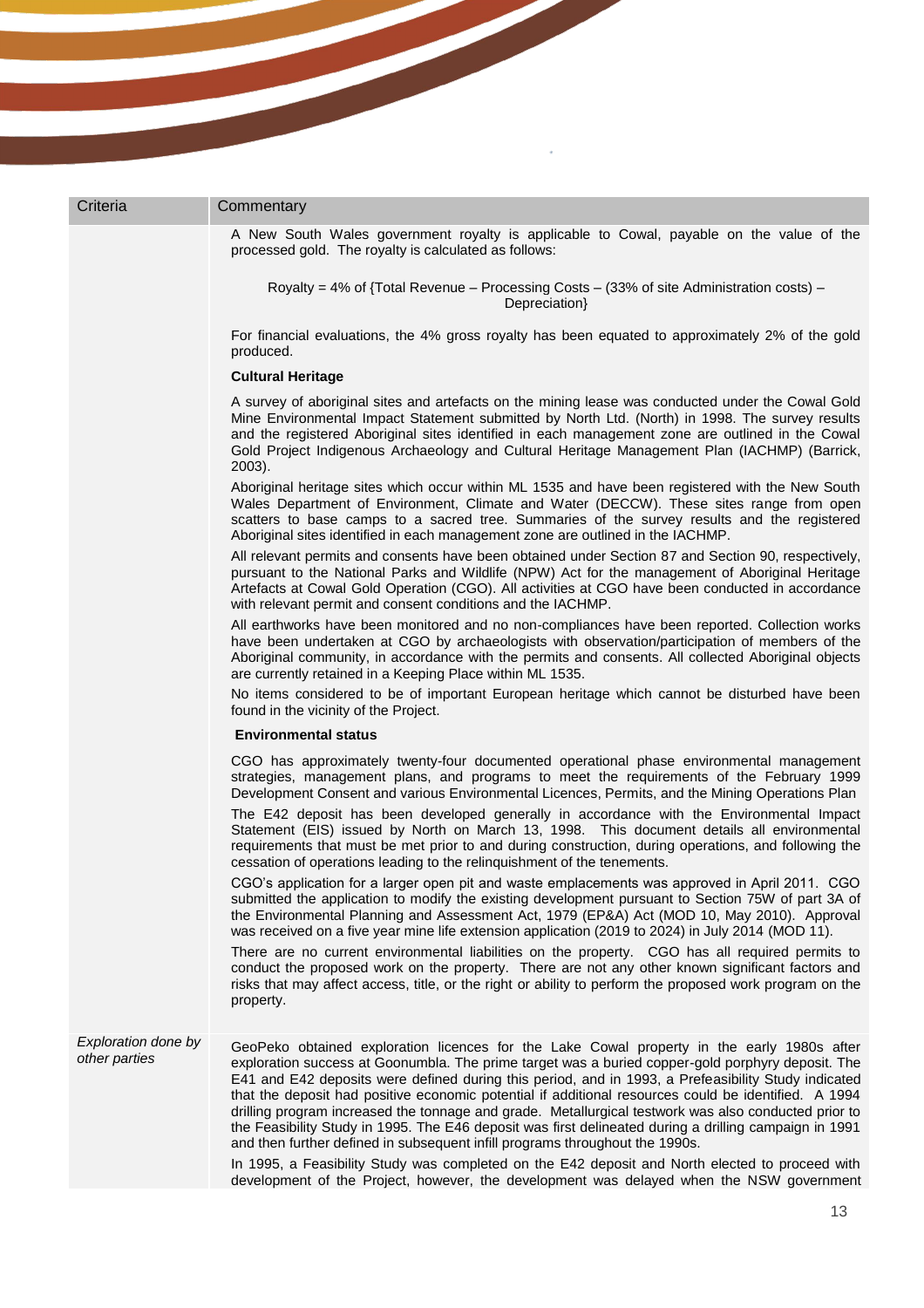| Criteria | Commentary                                                                                                                                                                                                                                                                                                                                                                                                                                                                                                                                                                                                                                                                                                                                                                                                          |
|----------|---------------------------------------------------------------------------------------------------------------------------------------------------------------------------------------------------------------------------------------------------------------------------------------------------------------------------------------------------------------------------------------------------------------------------------------------------------------------------------------------------------------------------------------------------------------------------------------------------------------------------------------------------------------------------------------------------------------------------------------------------------------------------------------------------------------------|
|          | rejected the development application for environmental reasons. The development was approved in<br>1999 based on an EIS and updated development plan.                                                                                                                                                                                                                                                                                                                                                                                                                                                                                                                                                                                                                                                               |
|          | Rio Tinto Limited acquired North in 2001 and subsequently sold the Cowal Gold Project to<br>Homestake Mining Company (Homestake) on May 30, 2001. Barrick acquired the Cowal Gold<br>Project the same year through its merger with Homestake.                                                                                                                                                                                                                                                                                                                                                                                                                                                                                                                                                                       |
|          | A total of 647 drill holes for approximately 86,000 m have been completed at E41, with the last hole<br>drilled in 2006.                                                                                                                                                                                                                                                                                                                                                                                                                                                                                                                                                                                                                                                                                            |
|          | A total of 1,476 drill holes for approximately 284,000 m have been completed at E42. Most recently,<br>in 2014, a series of reverse circulation (RC) drill holes were completed to test possible continuation of<br>mineralisation approximately 150 m north of the E42 pit.                                                                                                                                                                                                                                                                                                                                                                                                                                                                                                                                        |
|          | Around 500 holes for approximately 105,000 m have been drilled at E46. The most recent<br>exploration work at E46 was conducted in 2014.                                                                                                                                                                                                                                                                                                                                                                                                                                                                                                                                                                                                                                                                            |
|          | In July 2015 Evolution Mining acquired 100% of the Cowal operation through a purchase agreement<br>with Barrick.                                                                                                                                                                                                                                                                                                                                                                                                                                                                                                                                                                                                                                                                                                    |
| Geology  | <b>Regional Geology</b>                                                                                                                                                                                                                                                                                                                                                                                                                                                                                                                                                                                                                                                                                                                                                                                             |
|          | Middle Ordovician arc volcanism associated with westward subduction resulted in the deposition of<br>widespread mafic to intermediate volcaniclastic and turbiditic rocks and intrusive activity with<br>associated porphyry copper and gold mineralisation throughout the central west of New South Wales.<br>Remnants of the arc complex extend from Junee to Nyngan and include lithologies comprising the<br>Northparkes Volcanic Group and the Lake Cowal Volcanic Complex. Arc volcanism and<br>sedimentation ceased during the Late Ordovician to Early Silurian Benambran Orogeny. Deformation<br>associated with the Benambran Orogeny initiated the Gilmore, Parkes and Coolac-Narromine Fault<br>Zones. Intermittent igneous and volcanic activity continued in the region through to the Late Silurian. |
|          | At the end of the Silurian, extension and marine incursion, (likely resulting from the retreat of the<br>subduction zone), initiated the deposition of the sedimentary and volcanic rocks of the Ootha and<br>Deriwong Groups. Rifting within the Ordovician volcanic arc separated the Lake Cowal and<br>Northparkes Volcanic Complexes and produced the Jemalong Trough which underwent deposition<br>through to the Early Devonian. A change in tectonic regime from extension to compression resulted in<br>reverse movement along reactivated structures within the Gilmore, Parkes and Coolac-Narromine<br>Fault Zones and the formation of the Booberoi fault.                                                                                                                                               |
|          | The last orogeny to affect the region was the Late Devonian to Early Carboniferous Kanimblan<br>Orogeny which produced the Tullamore Syncline and the Forbes Anticline and reactivated the earlier<br>major fault zones. Limbs of synclines in the Jemalong Trough were steepened and overturned during<br>reverse faulting and parts of the Lake Cowal Volcanic Complex were thrust eastwards along the<br>Marsden Thrust.                                                                                                                                                                                                                                                                                                                                                                                         |
|          | The Cowal gold deposits (E41, E42, E46, Galway, and Regal) occur within the 40 km long by 15 km<br>wide Ordovician Lake Cowal Volcanic Complex, east of the Gilmore Fault Zone within the eastern<br>portion of the Lachlan Fold Belt. There is sparse outcrop across the Lake Cowal Volcanic Complex<br>and, as a consequence, the regional geology has largely been defined by interpretation of regional<br>aeromagnetic and exploration drilling programs.                                                                                                                                                                                                                                                                                                                                                      |
|          | The Lake Cowal Volcanic Complex contains potassium rich calc-alkaline to shoshonitic high level<br>intrusive complexes, thick trachyandesitic volcanics, and volcaniclastic sediment piles. The Cowal<br>Complex is a strong regional magnetic high anomaly with a sharp linear western margin, represented<br>by the Gilmore Fault Zone, separating the Lake Cowal Volcanics from the relatively low magnetic<br>response of sediments to the west.                                                                                                                                                                                                                                                                                                                                                                |
|          | Similar Ordovician magmatic rocks are found over a large area of the eastern Lachlan Fold Belt and<br>are commonly associated with copper-gold mineralisation (e.g., Northparkes, Cadia, Peak Hill, and<br>Gidginbung). The main diorite intrusion at E42 has a K-Ar dating of 456 $\pm$ 5 Ma (Early to Mid-<br>Ordovician). The gold deposits at Cowal are structurally hosted, epithermal to mesothermal gold<br>deposits occurring within and marginal to a 230 m thick dioritic to gabbroic sill intruding trachy-<br>andesitic volcaniclastic rocks and lavas.                                                                                                                                                                                                                                                 |
|          | The overall structure of the gold deposits is complex but in general consists of a faulted antiform that<br>plunges shallowly to the north-northeast. The deposits are aligned along a north-south orientated                                                                                                                                                                                                                                                                                                                                                                                                                                                                                                                                                                                                       |
|          | 14                                                                                                                                                                                                                                                                                                                                                                                                                                                                                                                                                                                                                                                                                                                                                                                                                  |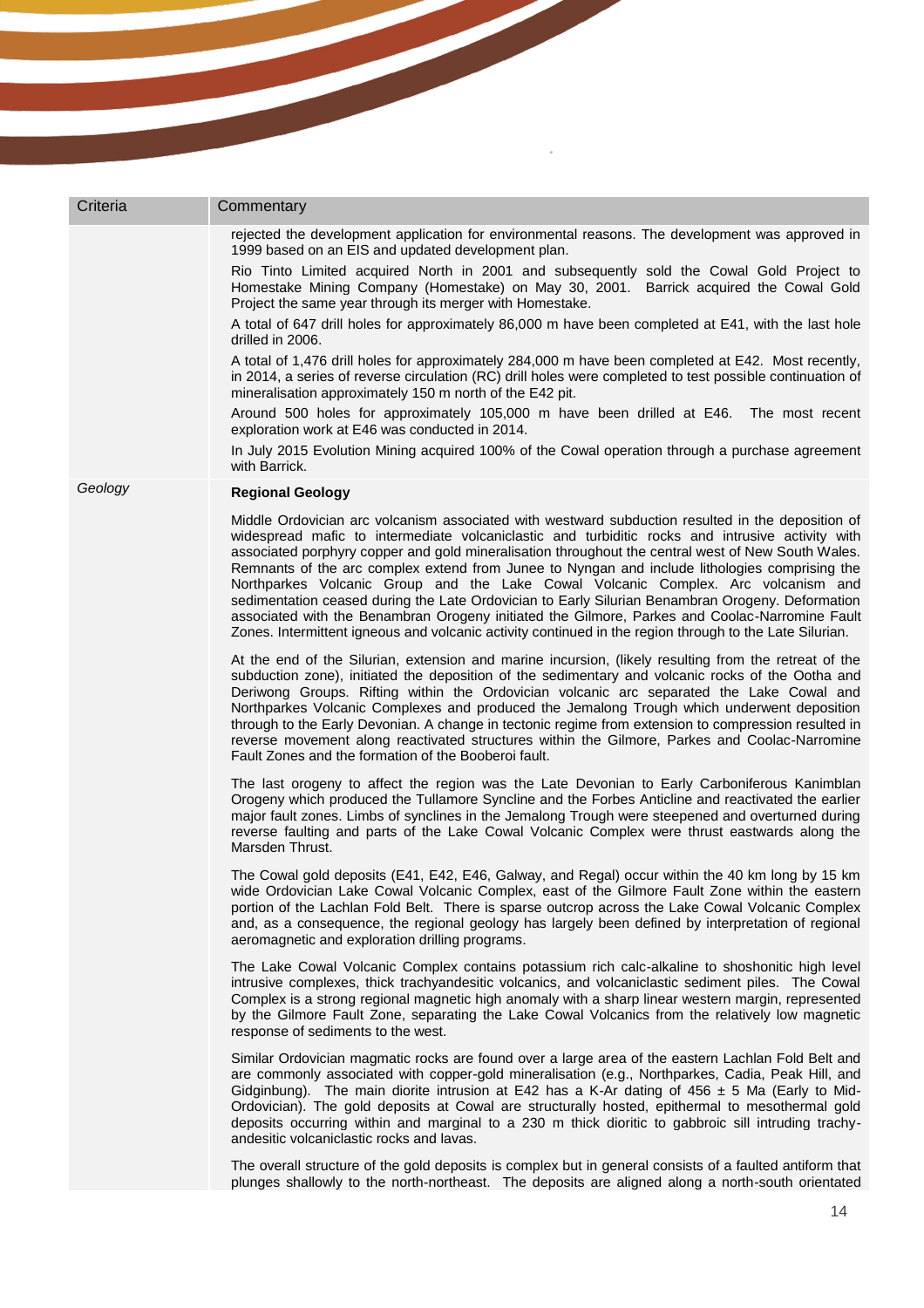| Criteria                                                                     | Commentary                                                                                                                                                                                                                                                                                                                                                                                                                                                                                                                                                                                                                       |
|------------------------------------------------------------------------------|----------------------------------------------------------------------------------------------------------------------------------------------------------------------------------------------------------------------------------------------------------------------------------------------------------------------------------------------------------------------------------------------------------------------------------------------------------------------------------------------------------------------------------------------------------------------------------------------------------------------------------|
|                                                                              | corridor with bounding faults, the Booberoi Fault on the western side and the Reflector Fault on the<br>eastern side (the Gold Corridor).                                                                                                                                                                                                                                                                                                                                                                                                                                                                                        |
|                                                                              | <b>Mineralisation</b>                                                                                                                                                                                                                                                                                                                                                                                                                                                                                                                                                                                                            |
|                                                                              | The mineralisation at the Cowal Mine comprises three deposits: E41, E42, and E46.                                                                                                                                                                                                                                                                                                                                                                                                                                                                                                                                                |
|                                                                              | The E41 West mineralisation strikes north-northeast and dips -70° east, and measures 750 m along<br>strike and 250 m across strike. Individual mineralised zones are 35 m to 50 m wide and extend down<br>dip for 125 m. The E41 East mineralisation strikes east-west and dips -35° to -80° south, and<br>measures 475 m along strike and 500 m across strike. Individual mineralised zones are 35 m to 50 m<br>wide and extend down dip for 225 m.                                                                                                                                                                             |
|                                                                              | The E42 deposit comprises the Regal/Galway corridor and the E42 Main Zone. The Regal/Galway<br>corridor trends north-south, dips vertical to -70° west, and is composed of small and discontinuous<br>lenses. The corridor is approximately 900 m along strike and 200 m wide. The E42 Main Zone trends<br>north-south and dips -35° to -45° west. The two principal domains in the E42 Zone are separated by<br>the Cowal Fault. Overall, the E42 Main Zone mineralisation is approximately 850 m by 850 m and<br>extends 500 m down dip.                                                                                       |
|                                                                              | The E46 deposit is subdivided into the East and West zones. The East zone is a continuation of the<br>Regal/Galway corridor, trends north-south, dips vertical to -70° west, and extends approximately 750<br>m along strike and 175 m across strike. Individual lenses in the E46 East mineralised zone are 1.0 m<br>to 15 m wide, 25 m to 250 m long, and extend 50 m to 200 m down dip. The E46 West mineralisation<br>trends north-northeast, dips -40° west to flat-lying, and measures approximately 650 m along strike<br>and 17 m across strike. Individual zones are approximately 50 m wide and extend 200 m down dip. |
| Drill hole<br><b>Information</b>                                             | No exploration has been reported in this release, therefore no drill hole information to report. This<br>section is not relevant to this report on Mineral Resources and Ore Reserves.                                                                                                                                                                                                                                                                                                                                                                                                                                           |
|                                                                              | Comments relating to drill hole information relevant to the Mineral Resource estimate can be found<br>in Section 1 - "Sampling techniques" and "Drill sample recovery."                                                                                                                                                                                                                                                                                                                                                                                                                                                          |
| Data aggregation<br>methods                                                  | No exploration has been reported in this release, therefore there are no drill hole intercepts to<br>report. This section is not relevant to this report on Mineral Resources and Ore Reserves.                                                                                                                                                                                                                                                                                                                                                                                                                                  |
|                                                                              | Comments relating to data aggregation methods relevant to the Mineral Resource estimate can be<br>found in Section 1 - "Sampling techniques" and "Drill sample recovery."                                                                                                                                                                                                                                                                                                                                                                                                                                                        |
| Relationship<br>between<br>mineralisation<br>widths and<br>intercept lengths | No exploration has been reported in this release, therefore there are no relationships between<br>mineralisation widths and intercept lengths to report. This is not relevant to this report on Mineral<br>Resources and Ore Reserves.                                                                                                                                                                                                                                                                                                                                                                                           |
| Diagrams                                                                     | No exploration has been reported in this release, therefore no exploration diagrams have been<br>produced. This section is not relevant to this report on Mineral Resources and Ore Reserves.                                                                                                                                                                                                                                                                                                                                                                                                                                    |
| <b>Balanced reporting</b>                                                    | No exploration has been reported in this release, therefore there are no results to report. This<br>section is not relevant to this report on Mineral Resources and Ore Reserves.                                                                                                                                                                                                                                                                                                                                                                                                                                                |
| Other substantive<br>exploration data                                        | No exploration results have been reported in this release. This section is not relevant to this report<br>on Mineral Resources and Ore Reserves.                                                                                                                                                                                                                                                                                                                                                                                                                                                                                 |
| Further work                                                                 | No exploration results have been reported in this release. This section is not relevant to this report<br>on Mineral Resources and Ore Reserves.                                                                                                                                                                                                                                                                                                                                                                                                                                                                                 |

### **Section 3 Estimation and Reporting of Mineral Resources**

| Criteria           | Commentary                                                                                                                                                                                                                                                                                                                                                                                                    |
|--------------------|---------------------------------------------------------------------------------------------------------------------------------------------------------------------------------------------------------------------------------------------------------------------------------------------------------------------------------------------------------------------------------------------------------------|
| Database integrity | Cowal uses DataShed software system to maintain the database. Assay results, returned from the<br>laboratory as digital files, are loaded directly into the database. The software performs verification<br>checks including checking for missing sample numbers, matching sample numbers, changes in<br>sampling codes, inconsistent "from-to" entries, and missing fields. Results are not entered into the |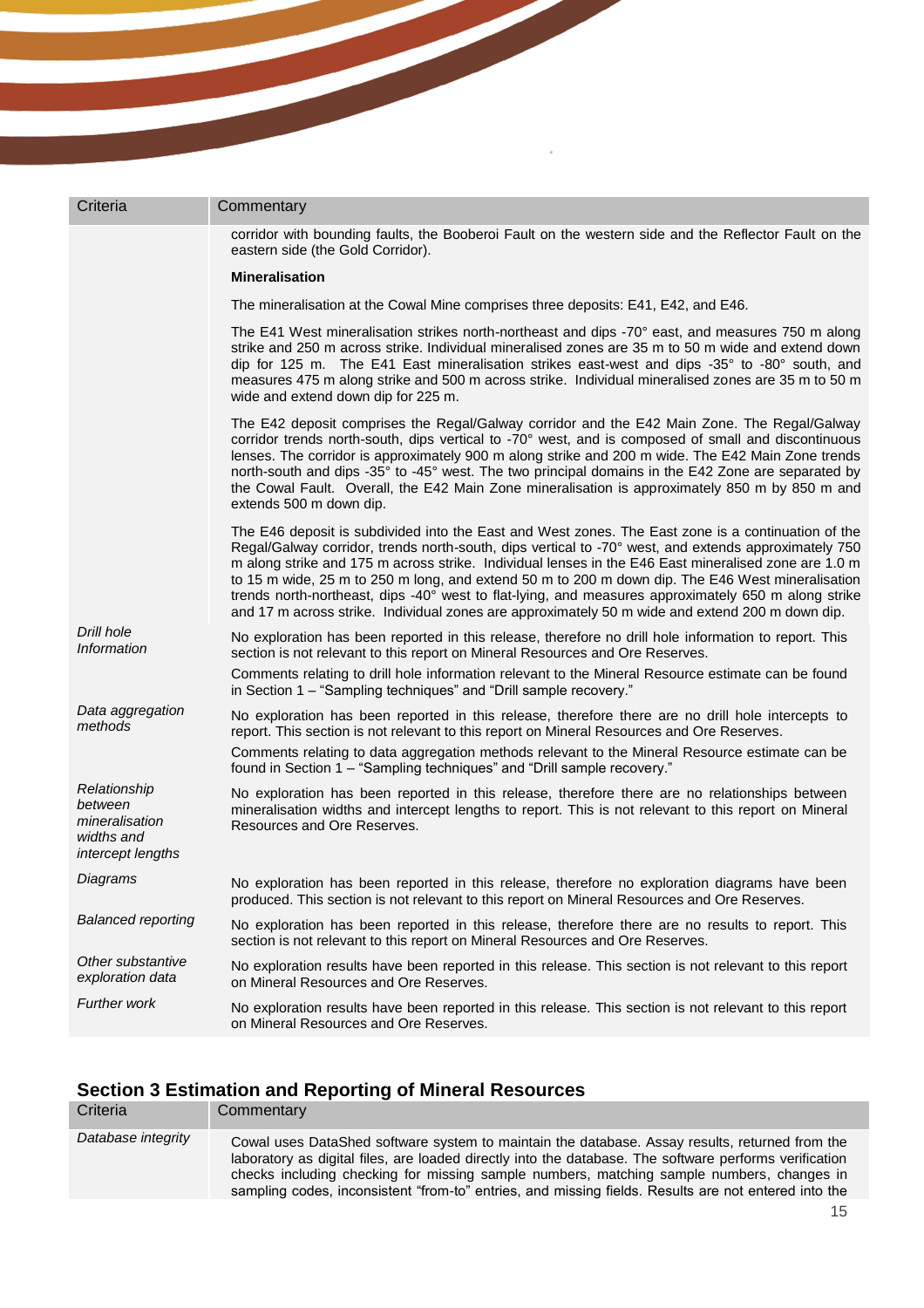| Criteria                                         | Commentary                                                                                                                                                                                                                                                                                                                                                                                                                                                                                                                                                                                                                                                                                                                                                                                                                                                                                                                                                                                                                                                                                                                                                                                                                                                                                                                                        |
|--------------------------------------------------|---------------------------------------------------------------------------------------------------------------------------------------------------------------------------------------------------------------------------------------------------------------------------------------------------------------------------------------------------------------------------------------------------------------------------------------------------------------------------------------------------------------------------------------------------------------------------------------------------------------------------------------------------------------------------------------------------------------------------------------------------------------------------------------------------------------------------------------------------------------------------------------------------------------------------------------------------------------------------------------------------------------------------------------------------------------------------------------------------------------------------------------------------------------------------------------------------------------------------------------------------------------------------------------------------------------------------------------------------|
|                                                  | database until the QA/QC Administrator approves of the results. A QA/QC report is completed for<br>each drill hole and filed with the log, assay sheet, and other appropriate data. Only the Senior<br>Project Geologist and Database Manager have administrator rights to the database. Others can use<br>and sort the database but not save or delete data.                                                                                                                                                                                                                                                                                                                                                                                                                                                                                                                                                                                                                                                                                                                                                                                                                                                                                                                                                                                     |
| Site visits                                      | The CP is a full-time Employee of Evolution based on-site at the Cowal Gold Operation.                                                                                                                                                                                                                                                                                                                                                                                                                                                                                                                                                                                                                                                                                                                                                                                                                                                                                                                                                                                                                                                                                                                                                                                                                                                            |
| Geological<br>interpretation                     | Confidence in the geological interpretation is considered to be good. The interpretation is based on<br>drilling that ranges from a 25 m by 25 m spacing to 50 m by 50 m spacing. The interpretation also<br>incorporates data gathered from the mapping of exposures created by open cut mining which has<br>been in operation continuously since 2005. The mapping has assisted in understanding the<br>controls on mineralisation to improve the confidence in the geological interpretation. All available<br>data from drilling and mapping is used in the geological interpretation. Petrological, litho-<br>geochemical and structural studies have also been undertaken and have been used to develop the<br>geological interpretation.                                                                                                                                                                                                                                                                                                                                                                                                                                                                                                                                                                                                   |
|                                                  | The use of pit mapping and other production data such as grade control drill data has helped<br>resolve the controls on mineralisation as such the current interpretation is considered to be<br>An iterative process has been adopted with respect to the geological<br>relatively robust.<br>interpretation to insure that it reflects the current understanding of the geology and controls on<br>mineralisation.                                                                                                                                                                                                                                                                                                                                                                                                                                                                                                                                                                                                                                                                                                                                                                                                                                                                                                                              |
|                                                  | The factors that affect the continuity of grade and geology at Cowal, are structure, lithology and<br>alteration, in order of magnitude. Areas of higher grade are those where there is a greater<br>frequency of structures intersecting the host lithology, such as the core of the E42 resource. These<br>factors have been addressed in the interpretation and domaining of the resource and the estimation<br>process.                                                                                                                                                                                                                                                                                                                                                                                                                                                                                                                                                                                                                                                                                                                                                                                                                                                                                                                       |
| <b>Dimensions</b>                                | The Mineral Resource area which incorporates the E41, E42, E46 and the Galway/Regal Trend has<br>the following dimensions, 4,200 m (north), 2,500 m (east) and 650 m (elevation).                                                                                                                                                                                                                                                                                                                                                                                                                                                                                                                                                                                                                                                                                                                                                                                                                                                                                                                                                                                                                                                                                                                                                                 |
| <b>Estimation and</b><br>modelling<br>techniques | Grade estimation using Ordinary Kriging (OK) was undertaken using Surpac TM software, Isatis TM<br>software was used to undertake spatial analyses of the data. One element, Au g/t was estimated<br>using parent cell estimation, with density being assigned by lithology and oxidation state (see<br>section below). Drill grid spacing ranges from 25 m by 25 m out to 50 m by 50 m. Drill hole data<br>was coded using three dimensional domains reflecting the geological interpretation based on the<br>structural, lithological, alteration and oxidation characteristics of the Mineral Resource. Three metre<br>(E42, E46) and five metre (E41) composited data was used to estimate the domains. The domains<br>were treated as hard boundaries and only informed by data from the domain. The impact of outliers<br>in the sample distributions used to inform each domain was reduced by the use of grade capping.<br>Grade capping was applied on a domain scale and a combination of analytical tools such as<br>histograms of grade, CV analysis and log probability plots were used to determine the grade caps<br>for each domain. In some domains categorical indicators of vein density and logged sulphide %<br>were used to assist in defining areas of waste and mineralisation in domains with lower drilling<br>density. |
|                                                  | Parent block size was selected at 25 m by 25 m by 3 m with sub-celling down to 6.25 m by 6.25 m<br>by 0.75 m for volume resolution. Block discretisation was set to 5 by 5 by 1 for E42 and 8 by 8 by 1<br>for the other deposits. E42 used a minimum 16 samples and a maximum of 32, E41 used a<br>minimum of 6 and a maximum of 12 samples and E46 used a minimum of 5 samples and a<br>maximum of 56. A dynamic search strategy was used with the search ellipse oriented to the semi-<br>variogram model that was used for each domain. The first pass was at the variogram range, with<br>subsequent passes expanding the ellipse by factors of 1.5 and 2, then a final factor which varied by<br>domain was used to inform any remaining unfilled blocks. The majority of the Mineral Resource was<br>informed by the first pass, domains that were informed by the second or third pass were flagged<br>with a lower resource classification or remained unclassified.                                                                                                                                                                                                                                                                                                                                                                     |
|                                                  | No assumption of mining selectivity has been incorporated in the estimate.                                                                                                                                                                                                                                                                                                                                                                                                                                                                                                                                                                                                                                                                                                                                                                                                                                                                                                                                                                                                                                                                                                                                                                                                                                                                        |
|                                                  | Only Au was estimated in the Mineral Resource, Ag which is a by-product of the processing has an<br>assumed ratio of 1:1 with Au. Ag has not been accounted for in the estimation of Mineral Resources<br>or Ore Reserves.                                                                                                                                                                                                                                                                                                                                                                                                                                                                                                                                                                                                                                                                                                                                                                                                                                                                                                                                                                                                                                                                                                                        |
|                                                  | Validation of the Mineral Resource comprised comparing block grades against the data used to<br>inform the estimate on a domain by domain basis, visual comparison of the informing data against<br>the estimate and the use of swath plots showing grade trends by easting northing and elevation of                                                                                                                                                                                                                                                                                                                                                                                                                                                                                                                                                                                                                                                                                                                                                                                                                                                                                                                                                                                                                                             |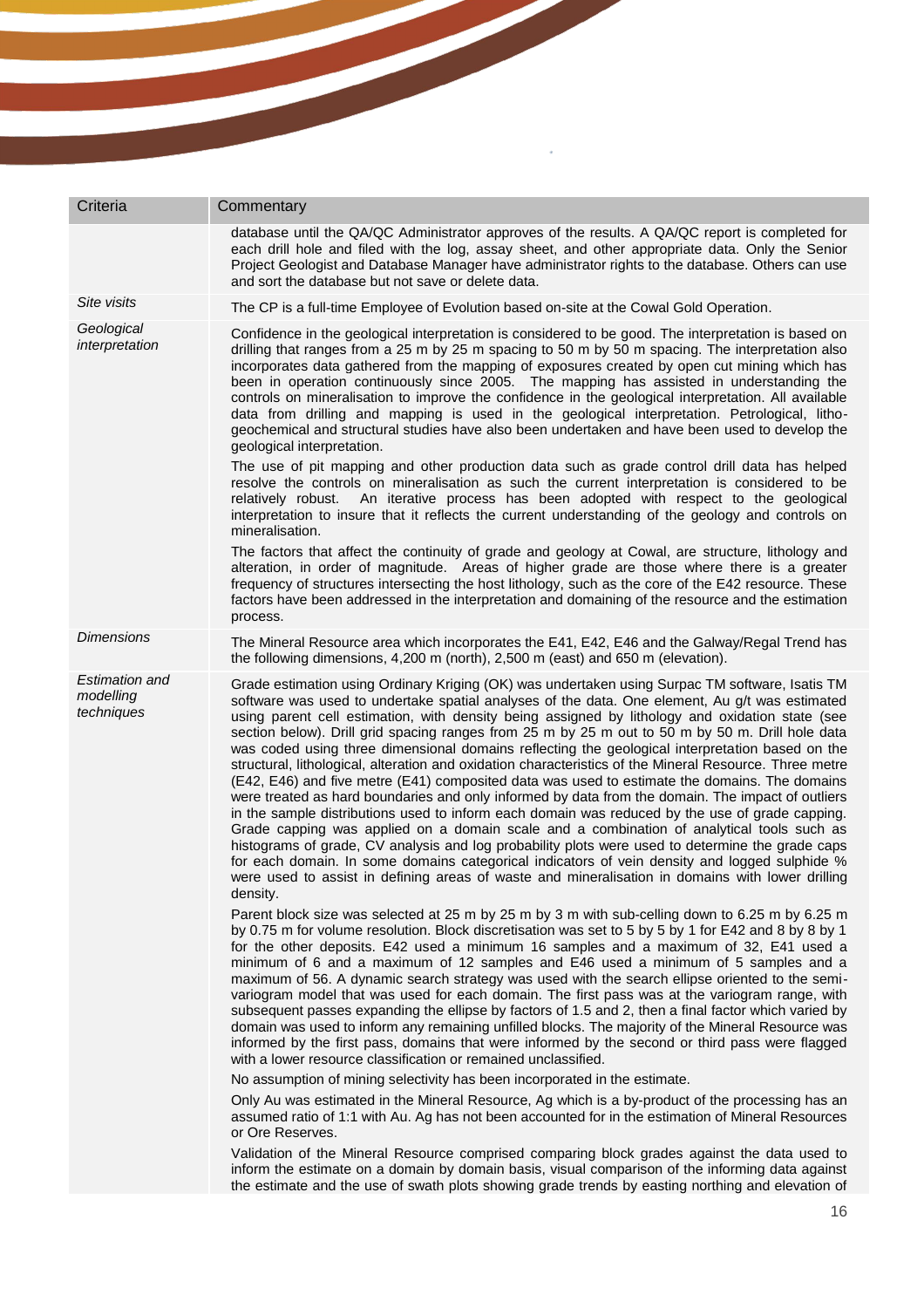| Criteria                                                                                                                                                                                                                                                                                                                                                                                                                                                                                                                                                                               | Commentary                                                                                                                                                                                                                                                                                                                                                                                                                                                                                                                                                                                                                                                                                                                                               |                                      |                       |                       |  |
|----------------------------------------------------------------------------------------------------------------------------------------------------------------------------------------------------------------------------------------------------------------------------------------------------------------------------------------------------------------------------------------------------------------------------------------------------------------------------------------------------------------------------------------------------------------------------------------|----------------------------------------------------------------------------------------------------------------------------------------------------------------------------------------------------------------------------------------------------------------------------------------------------------------------------------------------------------------------------------------------------------------------------------------------------------------------------------------------------------------------------------------------------------------------------------------------------------------------------------------------------------------------------------------------------------------------------------------------------------|--------------------------------------|-----------------------|-----------------------|--|
|                                                                                                                                                                                                                                                                                                                                                                                                                                                                                                                                                                                        | the input data against the estimate. For the E42 deposit the Mineral Resource was reconciled<br>against production, which is summarised below. To date reconciliation of the Mineral Resource<br>against production is in line with resource classification applied and the expected confidence limits<br>of the classification on a global basis.                                                                                                                                                                                                                                                                                                                                                                                                       |                                      |                       |                       |  |
| Moisture                                                                                                                                                                                                                                                                                                                                                                                                                                                                                                                                                                               | Mineral Resource tonnage estimates are on a dry basis.                                                                                                                                                                                                                                                                                                                                                                                                                                                                                                                                                                                                                                                                                                   |                                      |                       |                       |  |
| Cut-off parameters                                                                                                                                                                                                                                                                                                                                                                                                                                                                                                                                                                     | Mineral Resources are reported using a cut-off grade of 0.4 g/t Au this reflects the cost and price<br>assumptions derived from operational performance. Further explanations of the cut-off grade are<br>detailed in Section 4 of this Table.                                                                                                                                                                                                                                                                                                                                                                                                                                                                                                           |                                      |                       |                       |  |
| Mining factors or<br>assumptions                                                                                                                                                                                                                                                                                                                                                                                                                                                                                                                                                       | Mining factors are based on the current operation at Cowal, which has been operating continuously<br>for the past ten years. The mining factors applied reflect the current open cut operation.<br>Further explanations of Mining factors are detailed in Section 4 of this Table.                                                                                                                                                                                                                                                                                                                                                                                                                                                                       |                                      |                       |                       |  |
| Metallurgical<br>factors or<br>assumptions                                                                                                                                                                                                                                                                                                                                                                                                                                                                                                                                             | Metallurgical recovery assumptions are based on the performance of the plant and further<br>explanations of Metallurgical factors are detailed in Section 4 of this Table.                                                                                                                                                                                                                                                                                                                                                                                                                                                                                                                                                                               |                                      |                       |                       |  |
| Environmental<br>factors or<br>assumptions                                                                                                                                                                                                                                                                                                                                                                                                                                                                                                                                             | The Cowal Mine has two Tailings Storage Facilities – the North Tailings Storage Facility (NTSF)<br>and the South Tailings Storage Facility (STSF). The current TSFs are estimated to be sufficient to<br>store the ore that will be processed according to the LOM plan.                                                                                                                                                                                                                                                                                                                                                                                                                                                                                 |                                      |                       |                       |  |
|                                                                                                                                                                                                                                                                                                                                                                                                                                                                                                                                                                                        | Cowal Mine has a Water Management System in place. The overall objective of the water<br>management system is to contain potentially contaminated water generated within the Project area<br>while diverting all other water around the perimeter of the site.                                                                                                                                                                                                                                                                                                                                                                                                                                                                                           |                                      |                       |                       |  |
|                                                                                                                                                                                                                                                                                                                                                                                                                                                                                                                                                                                        | The water management system has the following major components: Up-catchment diversion<br>system; Lake isolation system (comprising the temporary isolation bund, lake protection bund and<br>perimeter waste rock emplacement); and Internal catchment drainage system (comprising the<br>permanent catchment divide and contained water storages)                                                                                                                                                                                                                                                                                                                                                                                                      |                                      |                       |                       |  |
|                                                                                                                                                                                                                                                                                                                                                                                                                                                                                                                                                                                        | Further explanation of Environmental factors are detailed in Section 4 of this Table.                                                                                                                                                                                                                                                                                                                                                                                                                                                                                                                                                                                                                                                                    |                                      |                       |                       |  |
| <b>Bulk density</b><br>Bulk density assumptions used in the resource estimate were determined on a dry basis using the<br>Archimedes method of dry weight versus weight in water. A total of 3,431 core samples were tested,<br>samples were wrapped if required typically where the sample was weathered or oxidised. Bulk<br>density work is ongoing, approximately 450 samples per annum are submitted for density<br>determination on a lithological basis from mining areas. Results to date support the values used in the<br>estimate, which are summarised in the table below. |                                                                                                                                                                                                                                                                                                                                                                                                                                                                                                                                                                                                                                                                                                                                                          |                                      |                       |                       |  |
|                                                                                                                                                                                                                                                                                                                                                                                                                                                                                                                                                                                        |                                                                                                                                                                                                                                                                                                                                                                                                                                                                                                                                                                                                                                                                                                                                                          | <b>Resource Model Density Values</b> |                       |                       |  |
|                                                                                                                                                                                                                                                                                                                                                                                                                                                                                                                                                                                        | <b>Rock Type</b>                                                                                                                                                                                                                                                                                                                                                                                                                                                                                                                                                                                                                                                                                                                                         | E41 Density $(t/m^3)$                | E42 Density $(t/m^3)$ | E46 Density $(t/m^3)$ |  |
|                                                                                                                                                                                                                                                                                                                                                                                                                                                                                                                                                                                        | Transported                                                                                                                                                                                                                                                                                                                                                                                                                                                                                                                                                                                                                                                                                                                                              | 1.96                                 | 1.86                  | 1.86                  |  |
|                                                                                                                                                                                                                                                                                                                                                                                                                                                                                                                                                                                        | Soft Oxide/Saprolite                                                                                                                                                                                                                                                                                                                                                                                                                                                                                                                                                                                                                                                                                                                                     | 1.83                                 | 1.74                  | 1.74                  |  |
|                                                                                                                                                                                                                                                                                                                                                                                                                                                                                                                                                                                        | Hard Oxide/Saprock                                                                                                                                                                                                                                                                                                                                                                                                                                                                                                                                                                                                                                                                                                                                       | 2.37                                 | 2.27                  | 2.27                  |  |
|                                                                                                                                                                                                                                                                                                                                                                                                                                                                                                                                                                                        | Andesite                                                                                                                                                                                                                                                                                                                                                                                                                                                                                                                                                                                                                                                                                                                                                 |                                      | 2.77                  |                       |  |
|                                                                                                                                                                                                                                                                                                                                                                                                                                                                                                                                                                                        | <b>Upper Volcaniclastics</b>                                                                                                                                                                                                                                                                                                                                                                                                                                                                                                                                                                                                                                                                                                                             |                                      | 2.77                  |                       |  |
|                                                                                                                                                                                                                                                                                                                                                                                                                                                                                                                                                                                        | Lava                                                                                                                                                                                                                                                                                                                                                                                                                                                                                                                                                                                                                                                                                                                                                     |                                      | 2.76                  | 2.76                  |  |
|                                                                                                                                                                                                                                                                                                                                                                                                                                                                                                                                                                                        | Lower Volcaniclastics                                                                                                                                                                                                                                                                                                                                                                                                                                                                                                                                                                                                                                                                                                                                    |                                      | 2.77                  |                       |  |
|                                                                                                                                                                                                                                                                                                                                                                                                                                                                                                                                                                                        | Diorite                                                                                                                                                                                                                                                                                                                                                                                                                                                                                                                                                                                                                                                                                                                                                  | 2.78                                 | 2.80                  |                       |  |
|                                                                                                                                                                                                                                                                                                                                                                                                                                                                                                                                                                                        | <b>Basal Volcaniclastics</b>                                                                                                                                                                                                                                                                                                                                                                                                                                                                                                                                                                                                                                                                                                                             | 2.83                                 | 2.80                  |                       |  |
| Classification                                                                                                                                                                                                                                                                                                                                                                                                                                                                                                                                                                         | The Mineral Resource classification is based on good confidence of the geological and grade<br>continuity, 25 m by 25 m spaced drill hole density in the bulk of the resource and up to 50 m by 50<br>m spaced data in the peripheral parts of the resource. Ten years of continuous mining operations<br>and the iterative use of 10 m by 10 m spaced grade control and production data have been used to<br>refine the Mineral Resource estimate. Reconciliation of the Mineral Resource against production<br>data supports the classification that has been applied to the Mineral Resource.<br>The Mineral Resource estimate appropriately reflects the view of the Competent Person and is<br>assigned in accordance with the JORC 2012 guideline. |                                      |                       |                       |  |
|                                                                                                                                                                                                                                                                                                                                                                                                                                                                                                                                                                                        |                                                                                                                                                                                                                                                                                                                                                                                                                                                                                                                                                                                                                                                                                                                                                          |                                      |                       |                       |  |

k,

Audits or **Roscoe Postle and Associates (RPA)** audited the Resource Model in 2011 and 2014. No material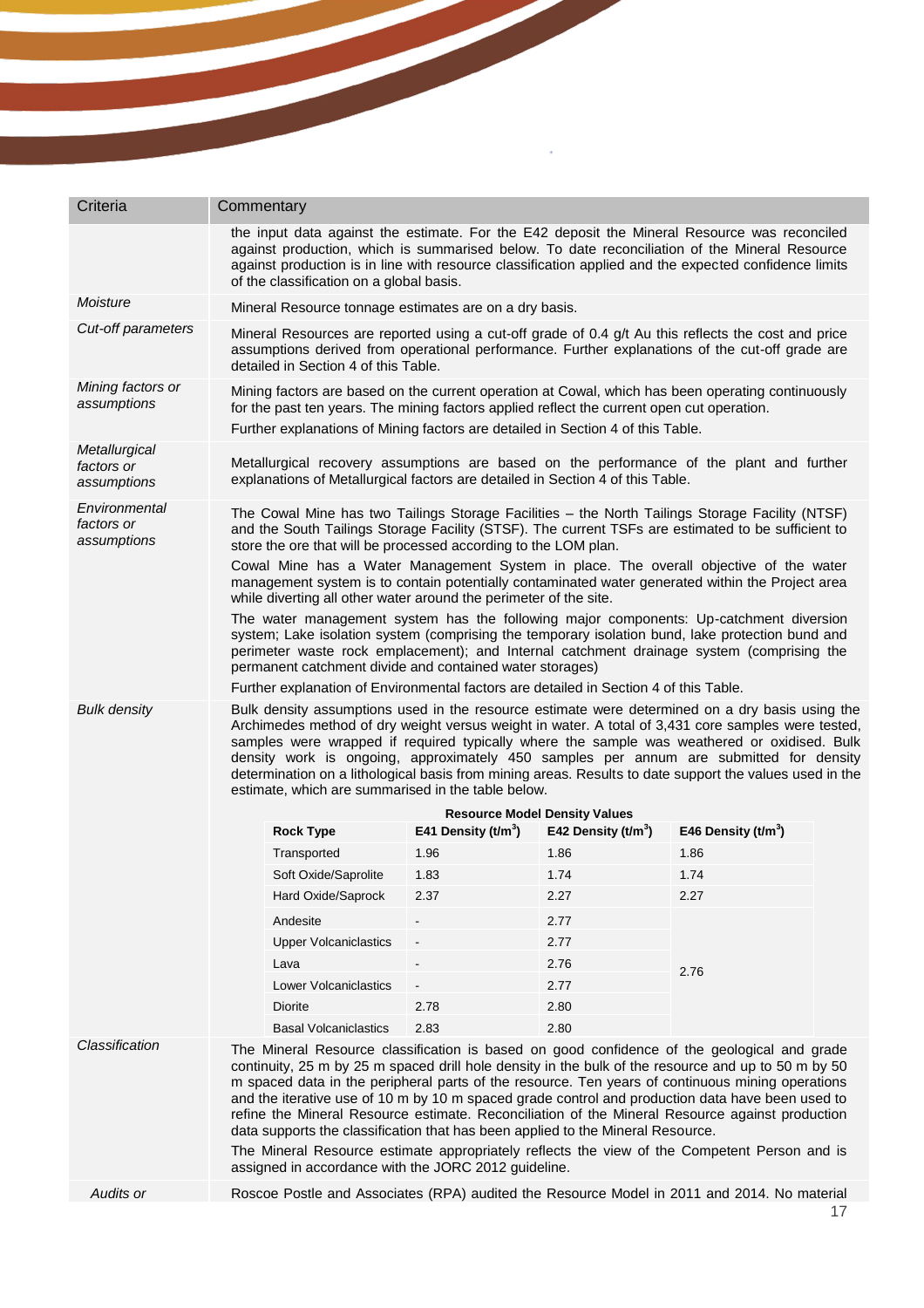| Criteria                                             | Commentary                                                                                                                                                                                                                                                                                                                                                                                                                                                                                                                                                                                                                                                                                                                                                                                                    |
|------------------------------------------------------|---------------------------------------------------------------------------------------------------------------------------------------------------------------------------------------------------------------------------------------------------------------------------------------------------------------------------------------------------------------------------------------------------------------------------------------------------------------------------------------------------------------------------------------------------------------------------------------------------------------------------------------------------------------------------------------------------------------------------------------------------------------------------------------------------------------|
| reviews                                              | issues were identified in the audits.                                                                                                                                                                                                                                                                                                                                                                                                                                                                                                                                                                                                                                                                                                                                                                         |
| Discussion of<br>relative<br>accuracy/<br>confidence | The relative accuracy of the Mineral Resource estimate is reflected in the reporting of the Mineral<br>Resource in accordance with the guidelines of the 2012 JORC Code<br>The relative accuracy relates to a global mineral resource estimate of grade and tonnes.<br>Reconciliation of the mineral resource estimate against production supports the classification with<br>reconciliation of tonnes and grade to be within 10% of what the mine has produced with metal being<br>approximately 10% higher than predicted by the model for the calendar year 2014. Historically at<br>Cowal there has been a consistent under-call of the Mineral Resource against production ranging<br>10% to 20% annually over the life of the mine. This factor has not been incorporated into the<br>Mineral Resource. |

# **Section 4 Estimation and Reporting of Ore Reserves**

| Criteria                                                                 | Commentary                                                                                                                                                                                                                                                                                                                                                                                                                                                                                                                                                                                                                                                                                                                                                                                                                                                                                                                                                                                                                                                                                                                                                                                                                                                                                                                                                                                                                                                                                                                                                                                                                                                                                                                                                                                                                                                                                                                                         |
|--------------------------------------------------------------------------|----------------------------------------------------------------------------------------------------------------------------------------------------------------------------------------------------------------------------------------------------------------------------------------------------------------------------------------------------------------------------------------------------------------------------------------------------------------------------------------------------------------------------------------------------------------------------------------------------------------------------------------------------------------------------------------------------------------------------------------------------------------------------------------------------------------------------------------------------------------------------------------------------------------------------------------------------------------------------------------------------------------------------------------------------------------------------------------------------------------------------------------------------------------------------------------------------------------------------------------------------------------------------------------------------------------------------------------------------------------------------------------------------------------------------------------------------------------------------------------------------------------------------------------------------------------------------------------------------------------------------------------------------------------------------------------------------------------------------------------------------------------------------------------------------------------------------------------------------------------------------------------------------------------------------------------------------|
| <b>Mineral Resource</b><br>estimate for<br>conversion to Ore<br>Reserves | The Ore Reserve estimate is based on the current Mineral Resource estimate as described in<br>Section 3.<br>The Mineral Resources reported are inclusive of those Mineral Resources modified to produce the<br>Ore Reserve estimate.                                                                                                                                                                                                                                                                                                                                                                                                                                                                                                                                                                                                                                                                                                                                                                                                                                                                                                                                                                                                                                                                                                                                                                                                                                                                                                                                                                                                                                                                                                                                                                                                                                                                                                               |
| Site Visits                                                              | The Competent Person is an employee of Evolution Mining Limited and has visited site. Validation<br>of technical and economic assumptions used in the preparation of this Ore Reserve estimate<br>occurred during this site visit.                                                                                                                                                                                                                                                                                                                                                                                                                                                                                                                                                                                                                                                                                                                                                                                                                                                                                                                                                                                                                                                                                                                                                                                                                                                                                                                                                                                                                                                                                                                                                                                                                                                                                                                 |
| <b>Study Status</b>                                                      | Cowal is considered to be a mature operation with over nine years of historical data. Ore Reserve<br>estimates are generally consistent with current operating practices and experience. On this basis<br>the analysis is considered at a higher level than a Feasibility Study.                                                                                                                                                                                                                                                                                                                                                                                                                                                                                                                                                                                                                                                                                                                                                                                                                                                                                                                                                                                                                                                                                                                                                                                                                                                                                                                                                                                                                                                                                                                                                                                                                                                                   |
| Cut-off parameters                                                       | Two cut-off grades have been calculated based on the current and forecasted costs and modifying<br>factors, forecast over a period greater than 3 years. These cut-off values are:<br>Fully Costed – cut-off includes all operating costs associated with the extraction and<br>-<br>processing of ore material<br>Incremental – cut-off grade applies to material that will be mined in the process of gaining<br>access to economic material<br>Ore Reserves are reported at 0.40g/t gold cut-off.                                                                                                                                                                                                                                                                                                                                                                                                                                                                                                                                                                                                                                                                                                                                                                                                                                                                                                                                                                                                                                                                                                                                                                                                                                                                                                                                                                                                                                               |
| Mining factors or<br>assumptions                                         | The methodology used to convert the Mineral Resource to Ore Reserve can be described as<br>optimisation of existing open pit operations through standard mine planning process steps of pit<br>optimisation, mine design, mine schedule and financial modelling. Factors and assumptions have<br>been formed from existing operating technical assumptions and cost models. On this basis the<br>analysis is considered at a higher than feasibility study.<br>Current mining at Cowal open pit is undertaken via conventional truck and excavator fleet to extract<br>ore material to the ROM, waste material to the waste rock dumps and stockpiling and reclaim of<br>lower grade material. The current mining activities show the appropriateness of this mining method<br>as the basis of the Ore Reserve.<br>Ore dilution and recovery loss is specifically accounted for in the Mineral Resource modelling<br>method and no additional mining dilution or recovery factors are applied to the Cowal Pit Ore<br>Reserve estimate. This assumption is supported by the actual reconciliation between resource<br>model and mill performance at Cowal to date being within acceptable uncertainty range for the style<br>of mineralisation under consideration.<br>External and internal Geotechnical studies are carried out to evaluate the operational designs. Ore<br>Reserves are based on the most recent recommendations of pit slope berm, batter configuration.<br>Inferred material is excluded from the Ore Reserves and treated as waste material, which incurs a<br>mining cost but is not processed and hence does not generate any revenue. The optimisation<br>evaluation shows the ultimate pit size is sensitive to Inferred Resources, and will be the focus of<br>future studies to improve geological confidence and convert into Ore Reserves.<br>The selected mining method does not require additional infrastructure. |